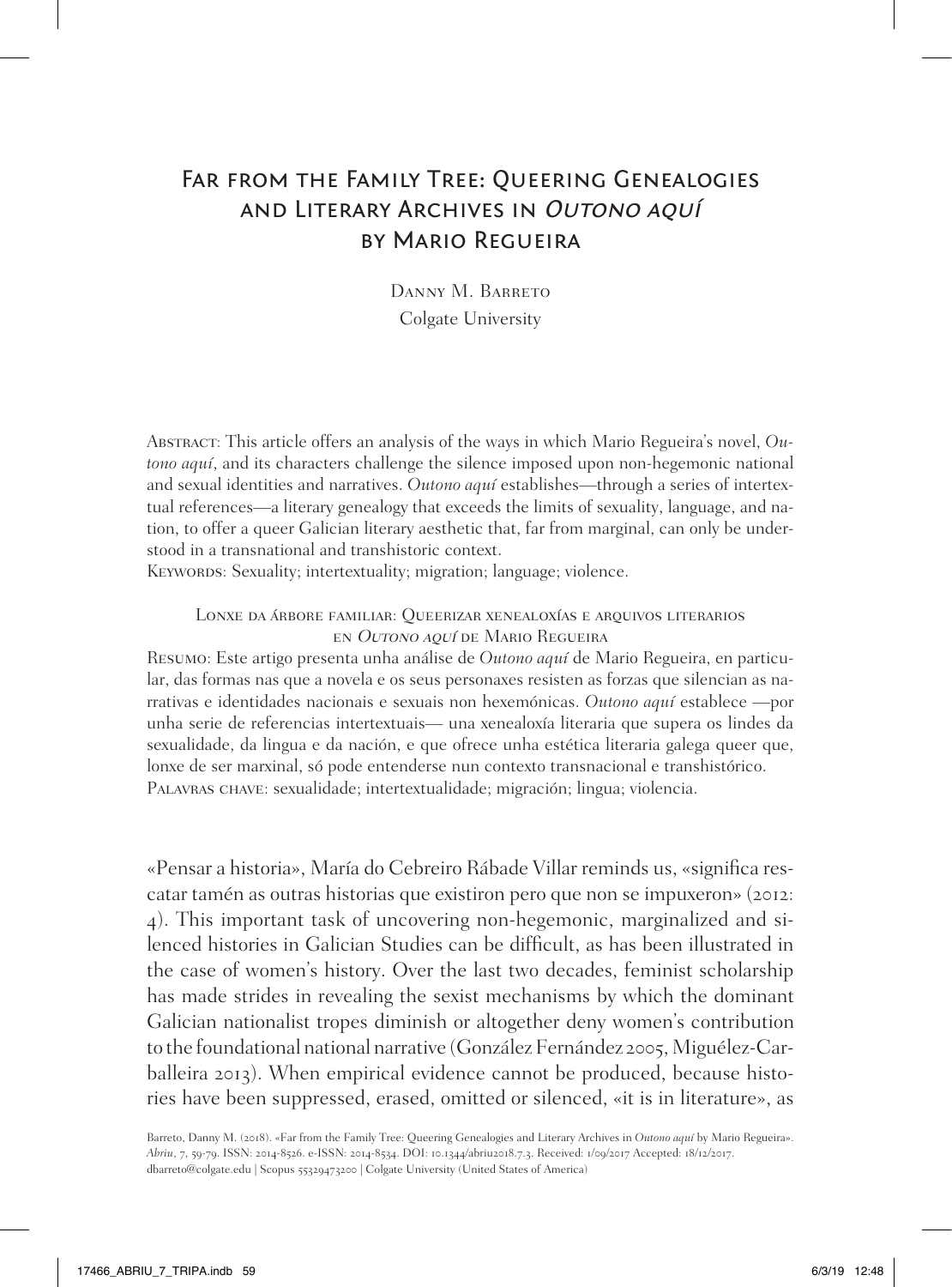Kirsty Hooper signals, «with all its imaginative potential, where those myths of origin can be most comprehensively rewritten» (2006: 45).

Scholars interested in non-normative gender and sexual subjectivities in Galicia find themselves in a similar position. Despite the growing corpus of scholarship on archival materials, ephemera and the arts that points to the existence of non-heterosexual practices and non-binary genders in Galicia (Barreto 2017), as well as the relative increase in activism, publications, and audiovisual production centered on non-normative sexualities and genders, the past and present of queerness remain fraught with silences. This lack of historical referents means that contemporary Galician queer art and LGBTI activism appear deracinated from cultural traditions. This predicament is not unique to Galicia, since, broadly speaking, documentation regarding gay and lesbian lives has often been lost to institutional neglect or «destroyed by indifferent or homophobic families» (Cvetkovich 2002: 108).

As in the case of women's history, literary discourse becomes a site for challenging heteronormative erasures of queerness from the national narrative. One prime example of this is Carlos Callón's work with Medieval Galician-Portuguese poetry which has uncovered «a historia das opcións sexuais, a percepción e/ou vivencia das relacións sexoafectivas intermasculinas ou interfemininas e da diversidade amatoria, a configuración da intolerancia e o silenciamento» (2011: 10). In spite of this historic presence of non-heterosexual desire in Galician letters, others, such as novelist, poet, scholar and journalist Mario Regueira<sup>1</sup>, claim that a modern «queer» Galician literature is «un concepto complexo do que considero que é moi cedo para falar, se é que realmente podemos chegar a falar del algún día» (2008: 146-7). He does, however, advocate for a Galician literature that resists normalizing and normativizing impulses, one he describes as *maronda*, «unha literatura sen castrar, ou máis concretamente neste caso, unha literatura que resiste á mutilación categorizadora» (2008: 150). *Maronda*, as described by Regueira, is a word rooted in rural

<sup>1</sup> Mario Regueira has published numerous literary works, most notably *Tanxerina* (Espiral Maior, 2006), which was awarded the Premio de Poesía Pérez Parallé; *Blues da crecente* (Espiral Maior, 2009), awarded the Premio Johán Carballeira de Poesía; *O silencio* (Xerais, 2012); *Rebelión no inverno* (Xerais, 2004); *L'affiche rouge* (Xerais, 2007); and *Outono aquí* (Sotelo Blanco, 2012), recipient of the *Premio de novela curta Manuel Lueiro Rey*. He is a regular contributor to *Sermos Galiza* and other periodicals and journals, and author of *Lois Pereiro: unha persecución* (2.0 editoras, 2011).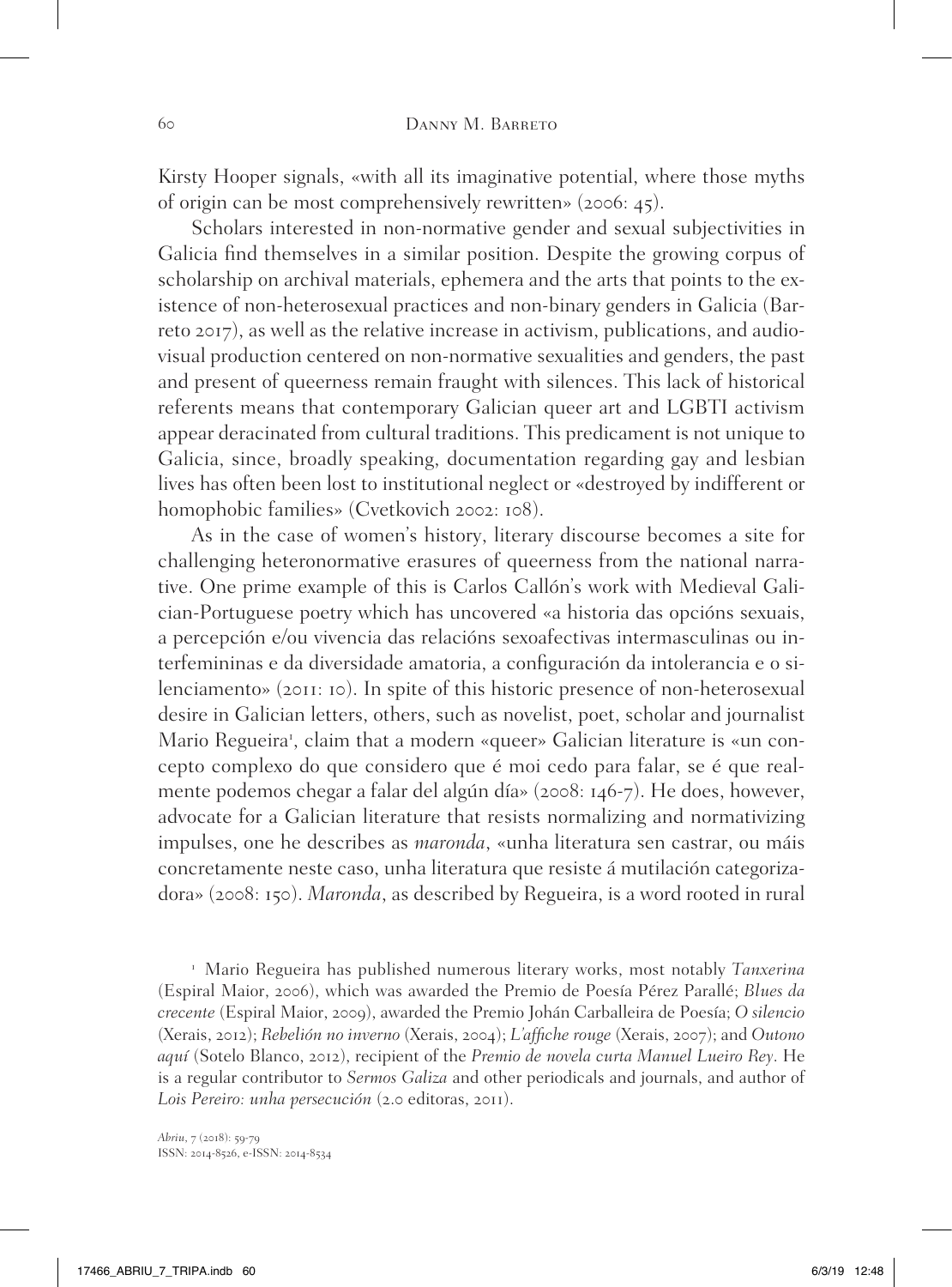Galician cattle farming and whose feminine form refers to a sterile female animal but whose original masculine form was employed to describe uncastrated, virile ones (2008: 146).<sup>2</sup> In some areas of Galicia today, the words *marondo*  and *maronda* are more commonly employed as injurious terms for those who challenge dominant gender and sexual norms, specifically masculine women and openly gay men (2008: 146). Given its semantic charge, Regueira offers *maronda* not simply as a translation of «queer», but also as a localization of the globalized term. Foregoing other loanwords such as *queer* or *cuir*, by translating the term, Regueira simultaneously increases the visibility of both sexual and linguistic minorities and recognizes the importance of place and language when mediating the tensions between the global and local nature of sexual identities. For Regueira, a *maronda* Galician literature is that which flouts normalization, whether sexual, linguistic and/or national. Regueira's reappropriation of a derogatory and locally rooted term, is especially important for thinking about non-normative gender and sexual identities within minoritized cultures given the often problematic, imperial uses of Anglo queer discourses, as has been studied by queer theorists, such as Martin F. Manalansan IV (2013) and Dennis Altman (2001).

Challenging the heteronormative and patriarchal metanarratives of Galician national identity is also a concern in Regueira's own poetry and literary prose. In his novel *Outono aquí* (2012), the focus of this essay, migration and translation allow Regueira to situate a seemingly local problem within a greater global context and establish a comparison between the silencing of both sexual and linguistic minorities. Crossing borders into Ghent, Belgium—another diglossic space—allows two estranged brothers to finally discuss the patriarchal and sexual violence that has scarred their bodies and psyches. Through the reconstruction and revelation of memories of gendered violence by the queer protagonist, Xoán, *Outono aquí* combats the silences that perpetuate heteronormative and patriarchal hegemonies.

<sup>2</sup> There are notable resonances between *maronda* and *bravú*, the term used to describe the rebellious attitude of Galician cultural production during the 1990s, and which, as José Colmeiro notes, «with its references to wild game and untamed, uncastrated nature, alludes […] figuratively to the politically subversive aspects of cultural resistance» (2009: 227). The apparent semantic kinship is belied by the fact that *bravú*, as Colmeiro observes, revealed «a certain fear of symbolic castration reflected in the testosterone-filled music and lyrics» of this predominantly masculine movement (2017: 245).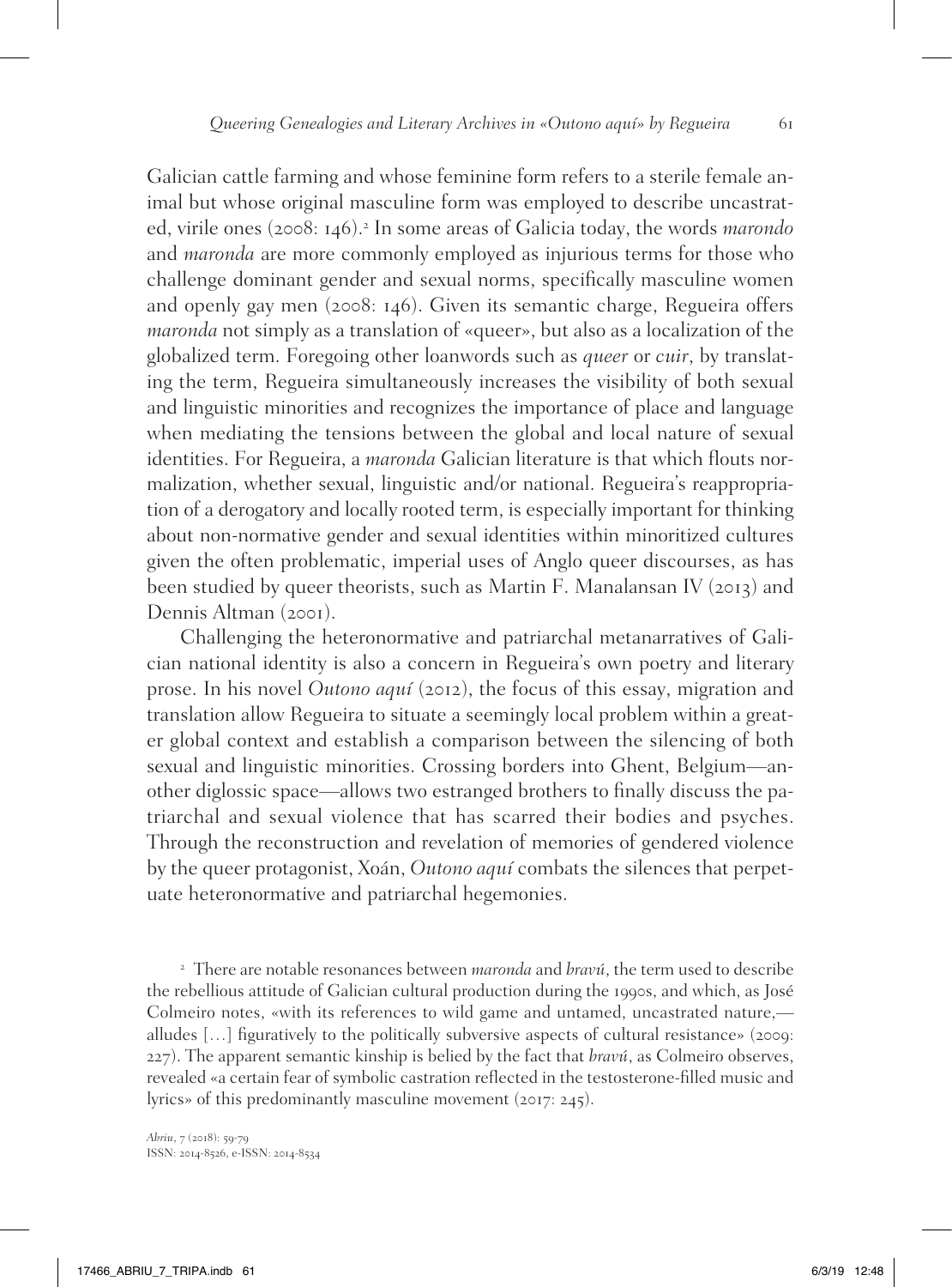Rather than merely graft queer experience onto the dominant narratives of Galician identity, *Outono aquí* shakes the very foundation of those fictions, providing an alternative genealogy and counter archive of Galician queerness that resists normativity, whether sexual, gendered, linguistic or national. As with his defense of a *maronda* literature, Regueira's literary project is not so much interested in defining queerness as in the development of perspectives and strategies that resist normativity. Theoretical work of queer archives, haunting, witnessing, repertoire and cruising can explain the ways in which Regueira's literature works with and against the gaps and silences in history to offer queer modes of thinking about history and identity that free his characters from heteropatriarchal oppression. *Outono aquí*, I argue, through a series of intertextual references and translations, establishes a literary genealogy that exceeds the limits of sexuality, language and nation, to offer a queer Galician literary aesthetic that, far from marginal, can only be understood in a transnational, translinguistic and transhistoric context.

#### WITNESSING PATRIARCHAL AND NATIONAL VIOLENCE

Theorist Avery Gordon claims that «haunting is one way in which abusive systems of power make themselves known and their impacts felt in everyday life, especially when they are supposedly over and done with […] or when their oppressive nature is continuously denied» (2011: 2). Such hauntings are experienced as «an animated state in which a repressed or unresolved social violence is making itself known, [...] when the over-and-done-with comes alive» (2011: 2).<sup>3</sup> From such a standpoint, the characters of *Outono aquí* are haunted by repressed traumas and silenced histories, as suggested by the vivid description of a nightmare that shakes a terminally ill Xoán from his sleep in the opening pages of the novel. In the dream, a present-day Xoán is trying to escape a Francoist firing squad when he encounters childhood versions of his

<sup>3</sup> Jo Labanyi (2000; 2002) and José Colmeiro (2011), among others, have made similar arguments regarding the role of ghosts in Spanish cultural production, particularly in regard to the haunting spectres of Francoism. Although Regueira uses haunting in related ways, Gordon's transnational and intersectional model of haunting provides a more apt model for reading *Outono aquí*, whose ghostly concerns extend beyond the dictatorship and the Spanish state.

*Abriu*, 7 (2018): 59-79 ISSN: 2014-8526, e-ISSN: 2014-8534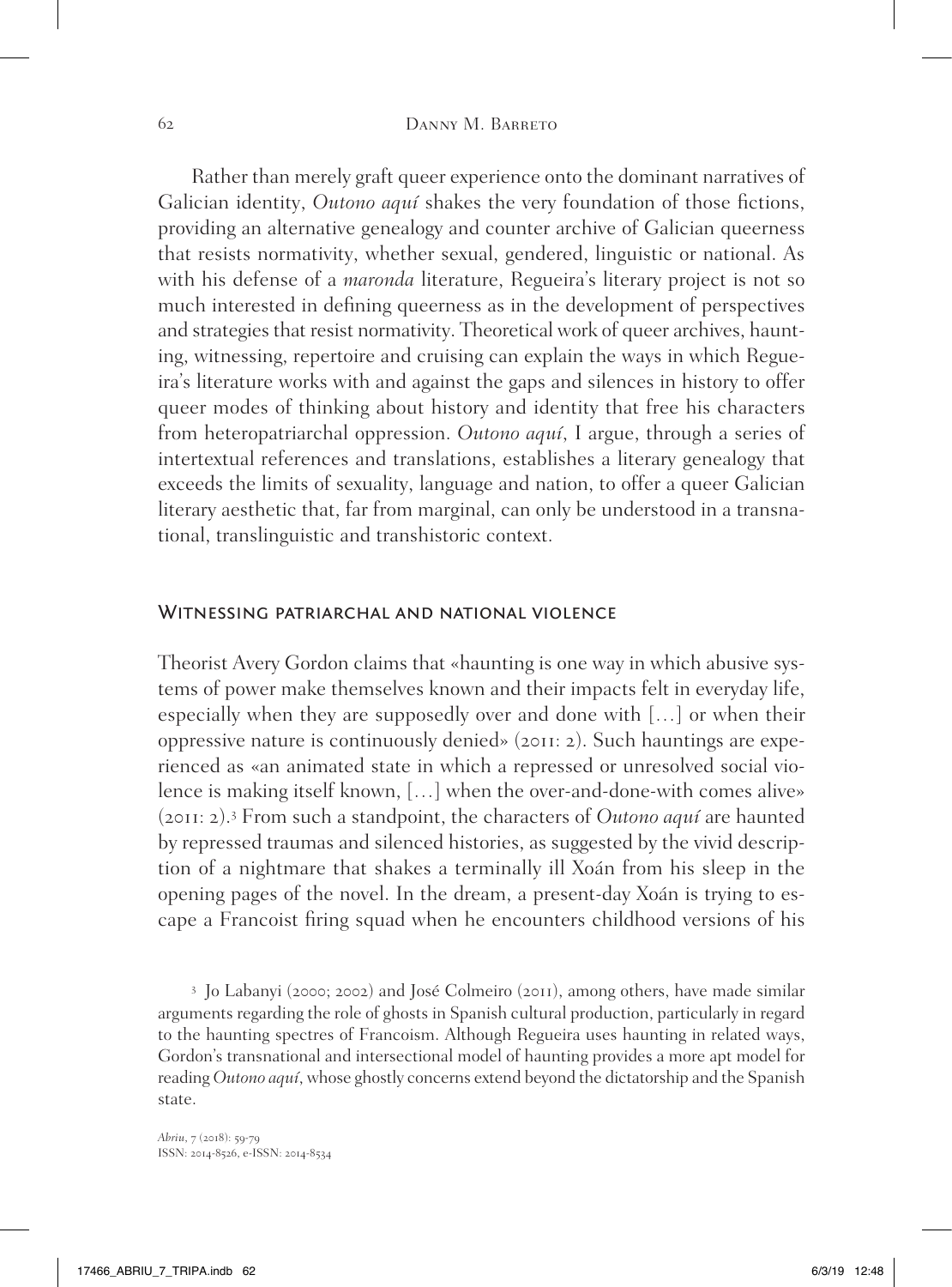brother, Guillerme, and their neighbor Amanda. When a military band strikes up the tune «Que viva España», the three begin to dance in circles until Xoán is sick; Xoán awakes in the hospital and confesses to the doctors that he lied, that he does in fact have family, «un irmán na España» (2012: 13). Family, trauma, violence, history, migration, music and the nation are all interlocked in a ghostly and dizzying spectacle that Xoán can no longer repress.

Just as Xoán and Guillerme are haunted by the ghosts of their past, so is their «vella aldea», where nothing notable ever happened except for the execution of five men accused of aiding anarchists just after the Civil War (2012: 19). In the period between the brothers' births, the residents were relocated to a nearby town to make way for a motorway, but the promises of commerce and modernity the road was to bring to the struggling rural community remained unfulfilled when development was halted. To escape the monotony of life in their non-descript village, the brothers return to the *aldea* to play in the deserted homes. This setting, «con nenos fantasmas atrapados en vellos cuartos, xogando a xogos de cando a guerra, con rapaces que procuraban anacos da vida roubada, e con vellos estarrecedores que se remexían no fondo das casas» (2012: 19), is more than a simple backdrop. By having the new highway run over the same hill where the killings took place, Regueira suggests that the capitalist developments of post-Franco democracy continued the work of marginalizing Galician life, exemplifying the ways in which a ghostly haunting «alters the experience of being in linear time» (Gordon 2011: 2).<sup>4</sup> The ruins of dreams deferred and crimes past become the stuff of their childhood games. Although Xoán and Guillerme are children of the post-Franco democracy, they cohabitate with and are socialized by ghosts, which is one of several ways that Regueira challenges notions of generational divisions or historical progress in the novel.

With time, the children themselves grow into ghost-like adults. Xoán's social death is brought about because of his homosexuality and the village where he once played becomes the site of adult fears of physical violence:

<sup>4</sup> Although Patricia M. Keller's focus in *Ghostly Landscapes* (2016) is on visual media, her work on Galician photographer Manuel Sendón could allow for further analysis of the village itself as «spectral evidence», insofar as it, like the images she studies, is «a material place where the immateriality of time surfaces and complicates rigidly dialectical notions of past and present, history and event, knowledge and perception» (20).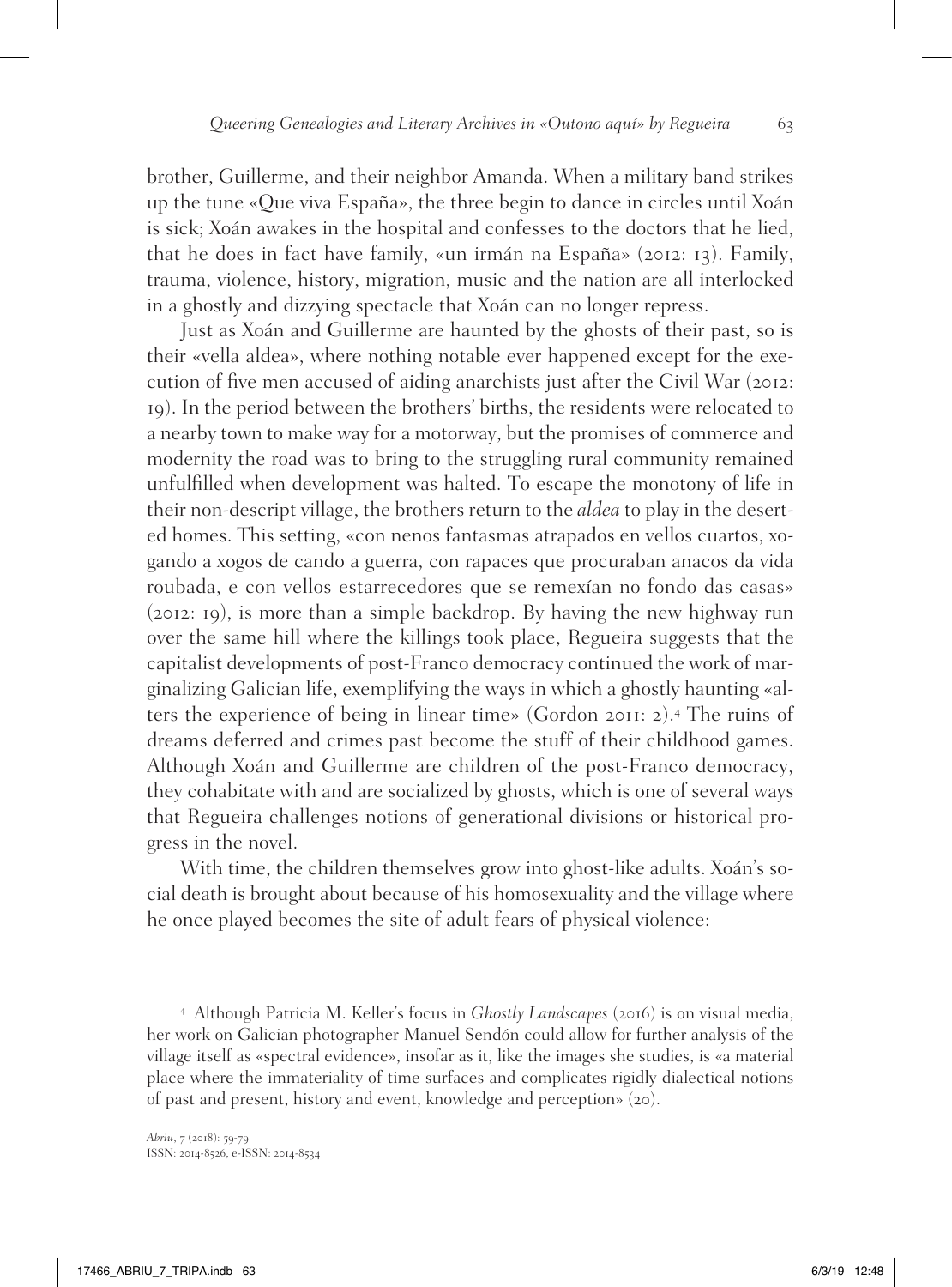Medos que lle facían tremer as pernas e ficar atento a calquera pequeno ruído, mentres buscaba bocas no medio da escuridade absoluta [...] [N]on podía deixar de lembrarse dos cinco mozos anarquistas mortos […] [N]on deixaba de pensar ás veces que el tamén era unha pantasma coma eles (2012: 21).

The absence of light and sound that characterize these sexual encounters in the dilapidated house mark his gradual disappearance, making his life a state of living death. Guillerme's transformation comes later in life as a result of the most recent economic downturn. If and when there is work at all, the night shifts, the noise and the offensive odor of the cleaning supplies lead him through a process of self-effacement he calls «zombificación» (2012: 26). Both the clangor of the machinery and the music coming through his headphones aggravate the hearing loss already begun by beatings he received at his father's hand as a child. As such, it could be argued that more than the harsh conditions, it is the precarity of life in a system where his labor is undervalued that is manifesting itself at the individual level of the mind and body, exacerbating the patriarchal violence suffered at home.<sup>5</sup>

Gordon points out that in literary and critical theory, «haunting can frequently be associated with aberrant mourning, traumatic paralysis or dissociative repetition» (2011: 3), but in her own model, ghosts are a fearful reminder that there is something to be done, representing a chance at restitution and a less troubled future. Such is the case with Xoán, who after years of repression and self-negation, reacts to his nightmare by breaking the decade-long silence with Guillerme, and this is a definitive step towards reckoning with the traumas in their pasts. Guillerme heads to Ghent intending to reclaim the inheritance he felt Xoán stole in order to promote his own career as a singer when their parents died. However, through the brothers' conversations, Guillerme learns the motives behind Xoán's flight from Galicia, which were anything but economic. When he was a teenager, Xoán witnessed his father raping Amanda, their fourteen-year-old neighbor, in the plaza of the abandoned *aldea*. The brutal rape was what Xoan's father considered retribution for the affair his wife had had with Amanda's father, who we also learn was Guillerme's biological parent. Neither Xoán nor Amanda knows how to speak about what hap-

<sup>5</sup> The use of living-death as a metaphor for Galicia's alterity is extended throughout contemporary film and literature (Barreto 2011).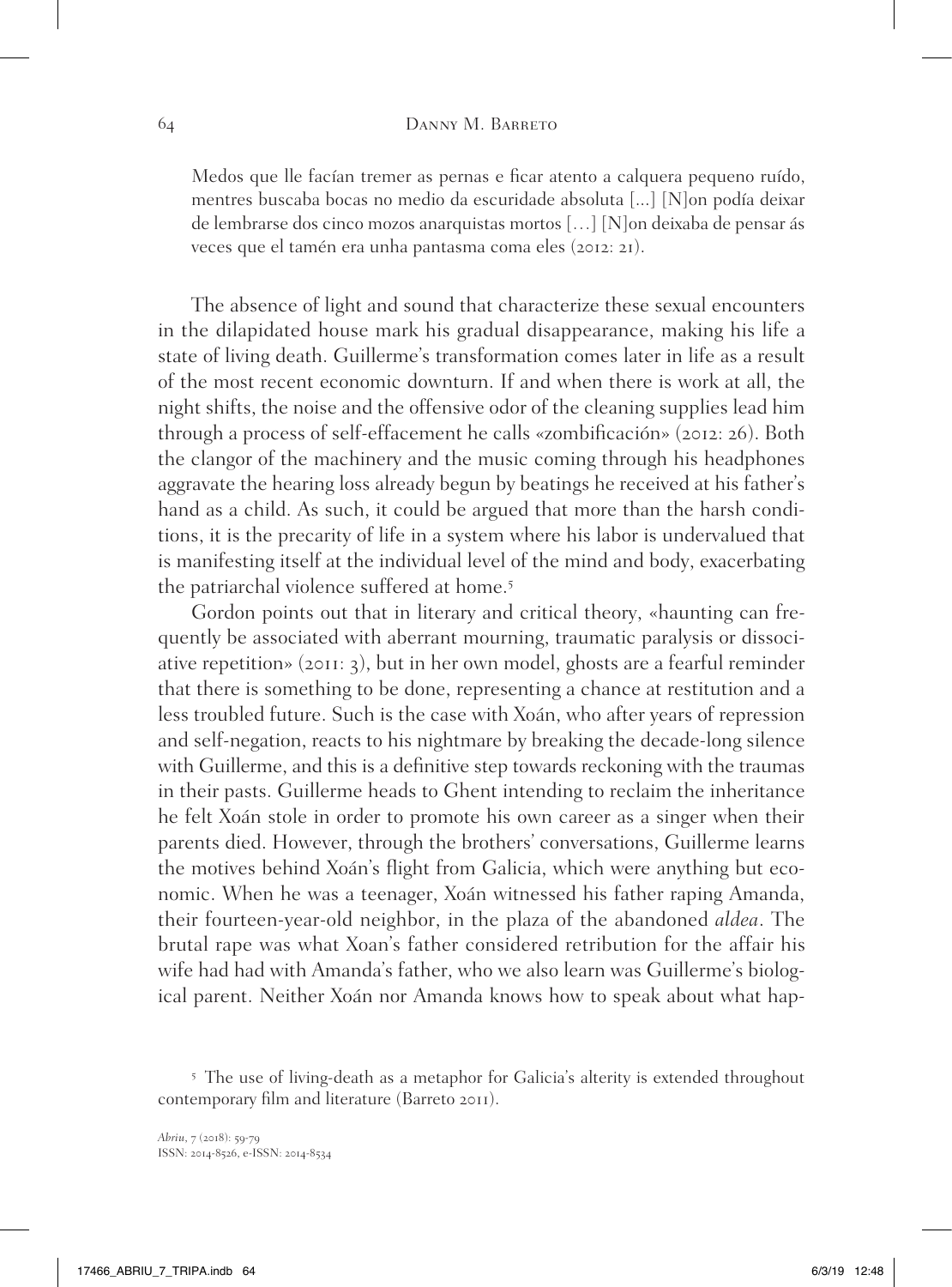pened and months later she drowns herself. Upon learning this truth, the real inheritance that Guillerme receives from Xoán is a freedom from the memory of their abusive father, a new origin and an alternative genealogy. Rather than a patrimony, he is given the possibility of redefining his relationship with the past, to his family and to the village, just as Xoán did when he left Galicia and legally changed his last name.

Feminist and post-colonialist philosopher Kelly Oliver's distinction between recognition and witnessing as ways of challenging oppression provides a framework for thinking about Xoán's role in *Outono aquí*. For Oliver, if oppression is understood as a denial of the other's agency, a politics of recognition (i.e., identity politics) «is part and parcel of systems of dominance and oppression» (2015: 474). As she explains in her book *Witnessing*, «Even if oppressed people are making demands for recognition, insofar as those who are dominant are empowered to confer it, we are thrown back into the hierarchy of domination» (2001: 9). In *Outono aquí*, these politics of recognition for queer identity are secondary, and as such the novel resists becoming a queer bildungsroman or a coming-out story. In fact, according to Guillerme, Xoán always «viviu a súa sexualidade dun xeito moi rotundo», however silenced and marginalized it might have been in their town (2012: 89). Xoán's motivation is not the recognition of his sexual identity by the society that rejects him. On the contrary, the truth that must come to light is not queerness but rather the nature of patriarchal, heterosexist violence that has been perpetrated and perpetuated in silence.

Oliver argues that witnessing offers a more radical proposal than mere recognition. «Through the process of bearing witness to oppression and subordination», she writes, «those othered can begin to repair damaged subjectivity by taking up a position as a speaking subject» (2001: 7). In this process, the witnessing subject opens the self up to the other, allowing one to witness the other's marginalization and identify with it. For Xoán, the act of witnessing, «as both eyewitness testimony and bearing witness to what cannot be seen» (Oliver 2015: 475), allows the queer character to challenge oppressive social structures. Instead of seeking recognition and validation by the oppressive structure, Regueira's characters develop what Oliver calls an «othered subjectivity». Born out of oppression and alterity this is «a model that does not ground identity in hostility towards others», but rather, provides a sense of identity bound up in the other's liberation characterized by «ethical obligations to the others» (2001: 11). Throughout *Outono aquí,* this othered subjectivity plays out with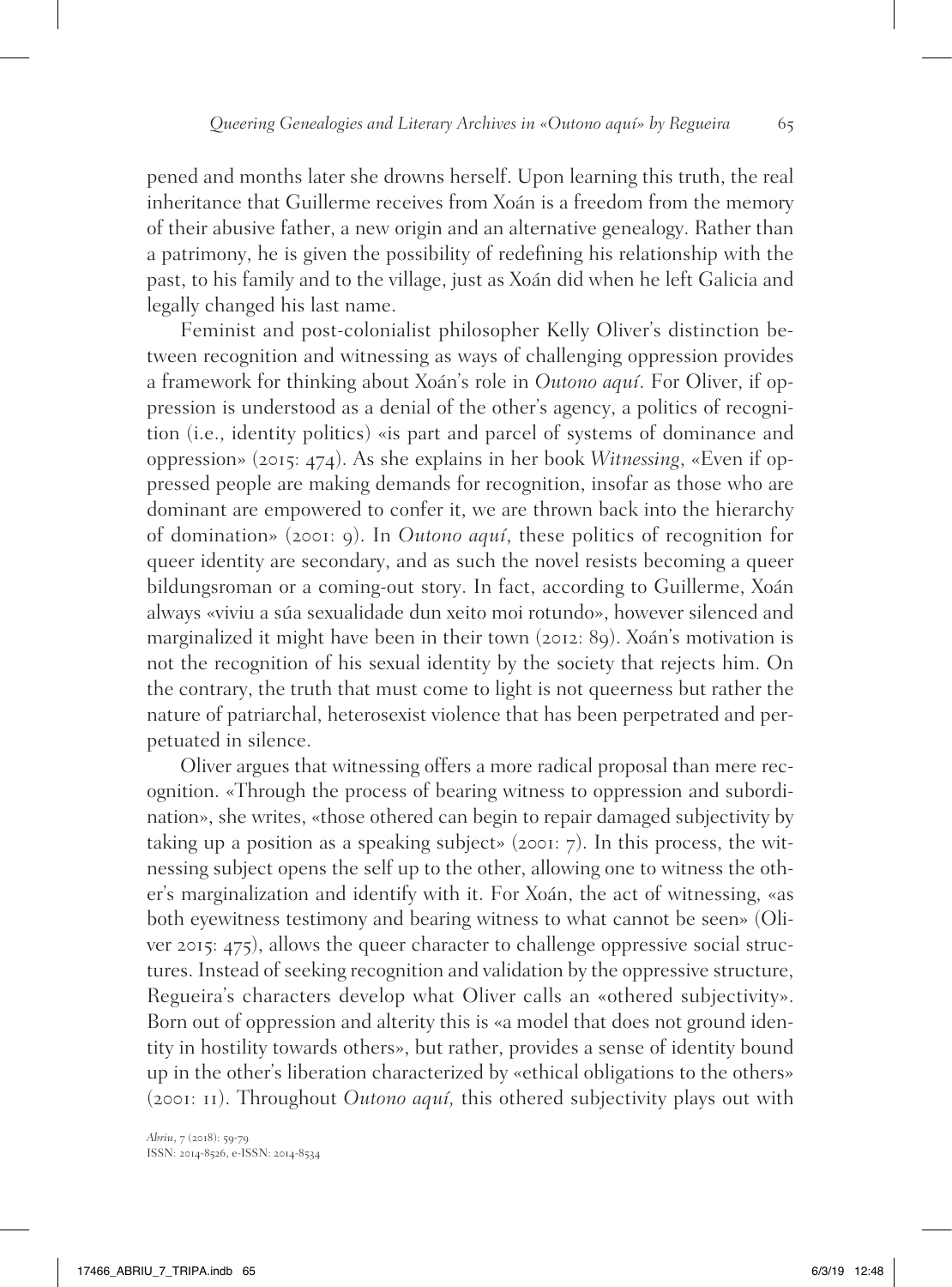regard not only to gendered and sexual oppression, but also to national and linguistic alterity, as will be seen below.

Within what is a nascent genre of queer writing in Galicia, Regueira's novel stands apart in that homosexuality in and of itself is not a central theme, but rather part of a greater resistance to the multiple symbolic «closets», such as those that invisiblize people from stateless or non-hegemonic nations. As an adolescent, sexuality for Xoán was articulated «como nun berro desesperado de axuda que ecoaba no silencio imposto pola comunidade» (2012: 63). His first attempt at liberation was through what Oliver would call a politics of recognition, a claiming of language and visibility. The move from the *villa* to Santiago, Barcelona, Paris and finally Ghent is characterized by a series of sexual encounters: «un lista inumerábel de baños públicos, parques, calellas e cada vez máis, por sorte, cuartos de hotel, ou a miña propia cama» (2012: 109). For a younger Xoán, the important thing was to move through and claim space as a gay man. He falls for his current and only long-term boyfriend, a Flemish Belgian, after receiving a bottle of Galician *licor café* from someone who was then just an admiring fan:

un rapaz de vinte e dous anos que tivera a idea sinxela e xenial de procurar información sobre o meu país, que fora o suficientemente sutil como para saber cal era o meu país, en vez de aparecer cun rioxa ou un capote de toureiro. E procurar unha tenda galega en Bruxelas (2012: 107).

Although Xoán emigrates from Galicia to find sexual freedom, it is beyond Galicia's borders, ironically, that he is finally recognized as both queer and Galician.<sup>6</sup> Social and sexual recognition, however, cannot change the fact that there is an even more oppressive closet, that which he calls «O silencio»,<sup>7</sup> that threatens to turn us into «Pantasmas, habitantes de mundos que

<sup>6</sup> Similar complexities of linguistic, national and sexual expression in Galicia have been analyzed in Juan Pinzás' cinema by Ryan Prout (2010). In Pinzás' trilogy, open expression of queer identity requires the closeting of the Galician language. On the other hand, in Regueira's work, freedom from heteronormative social constraints will be marked by a return to the Galician language, represented by Xoán's last recording, «Outono aquí».

<sup>7</sup> This is also the title of a poetry collection published by Regueira the same year. Many of the themes and literary techniques discussed here in relation to the novel are found in *O silencio* (Xerais, 2012).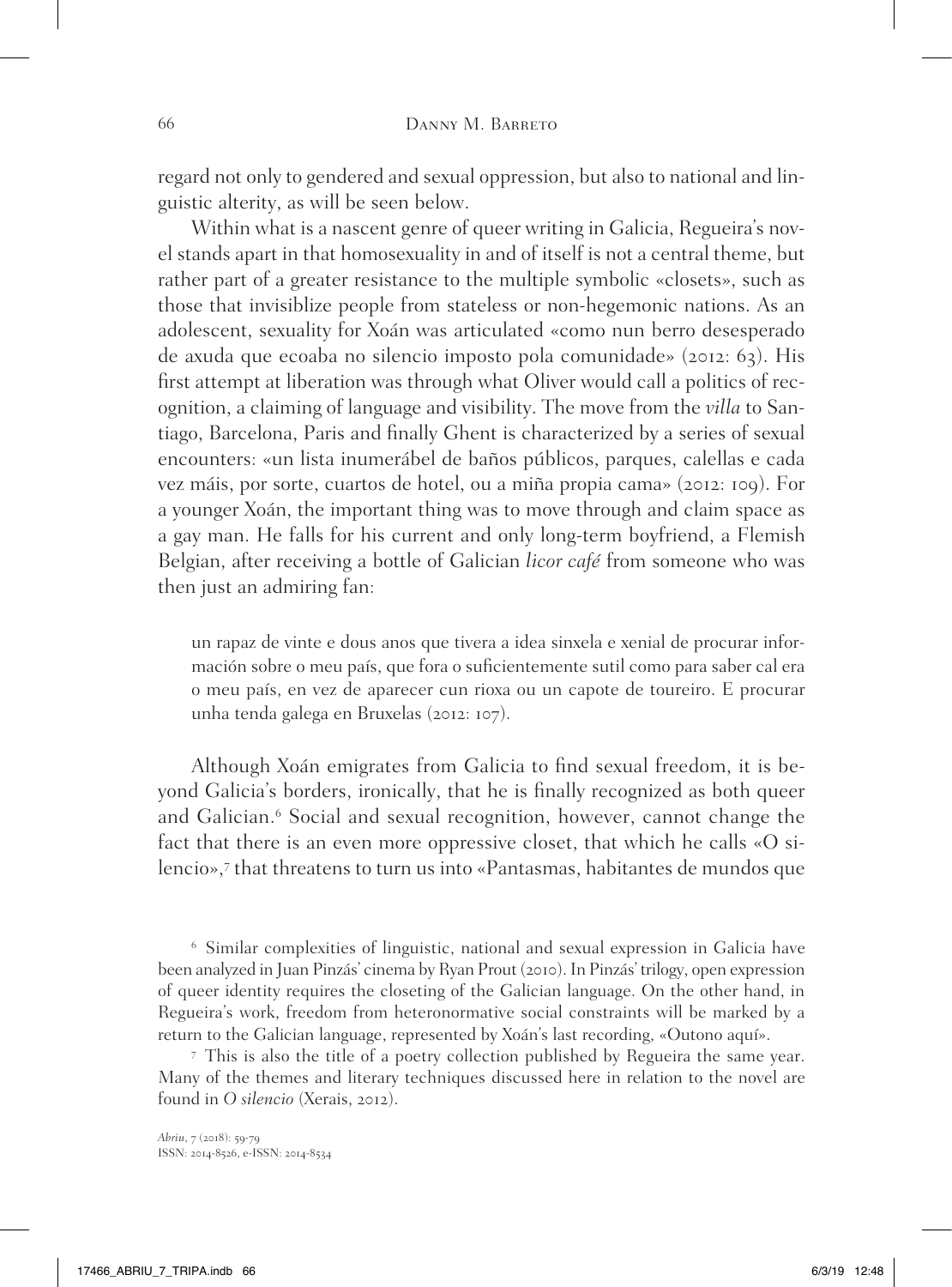xa non existen» (2012: 158). Hence, Xoán undertakes the more important work of being witness to his father's violence, in which more than just his own sexual freedom is bound up.

Departing from Xoán's ability to imagine a queer Galician identity through a relationship with a Flemish Belgian, I want to consider the ways in which using Ghent as a backdrop serves Regueira's *maronda* literary project, allowing him to frame Galicia's political-linguistic predicament in a more global context. Setting the novel abroad is hardly anything new as the emigration novel has long been the great Galician epic, particularly when representing migration to Latin America. As Kirsty Hooper has shown, the recent shift in both historical and literary migrations to the north of Europe allows for the exploration of a Galician identity outside of the nexus of Spanish post-imperial relations (2011: 62-5). Belgium, with fewer than 2,000 registered residents born in Galicia, has hardly been a key European destination for emigrants when compared to Germany with approximately 8,000 or Switzerland with over 20,000, according to recent data (Instituto Nacional de Estadística). Although Flanders was once part of the Spanish empire and was the birthplace of Charles V, Regueira seems uninterested in this shared Hispanic imperial history; in fact, any references to Flanders' political and cultural history harken back to the thirteenth century. Instead, Regueira uses Flanders to establish a link with other regions whose national or linguistic identity does not seamlessly align with that of the larger state. His characters, who are from the sexual, economic and geographical margins of Galicia, itself a periphery to Spain, are here able to step outside of the oppressive structures of their own national history and undergo a process of self-realization. We see this not only with Xoán but also with his brother. Having left Galicia for the first time, Ghent allows Guillerme to imagine different ways of being and living. Sightseeing with Irene, a Galician waitress he meets there, Guillerme contemplates the neighborhood where she, a working-class migrant, lives, and states in comparison with his own, «é como unha inmensa fantasía que nin sequera é a miña fantasía» (2012: 88). In stark contrast with the Galician village sunken in its past, Flanders represents a margin turned center, a place with an imaginable future, that opens him up to new forms of desire. In Ghent, Irene also finds economic independence and space from which to think critically about her Catholic, bourgeois upbringing in Galicia, emphasizing gendered motivations for migration. Although Xoán dies, Irene and Guillerme also benefit from Xoán's rejection of patriarchy as the two seemingly enter a non-monogamous relationship, defining their relationship outside of accepted heteronormative models.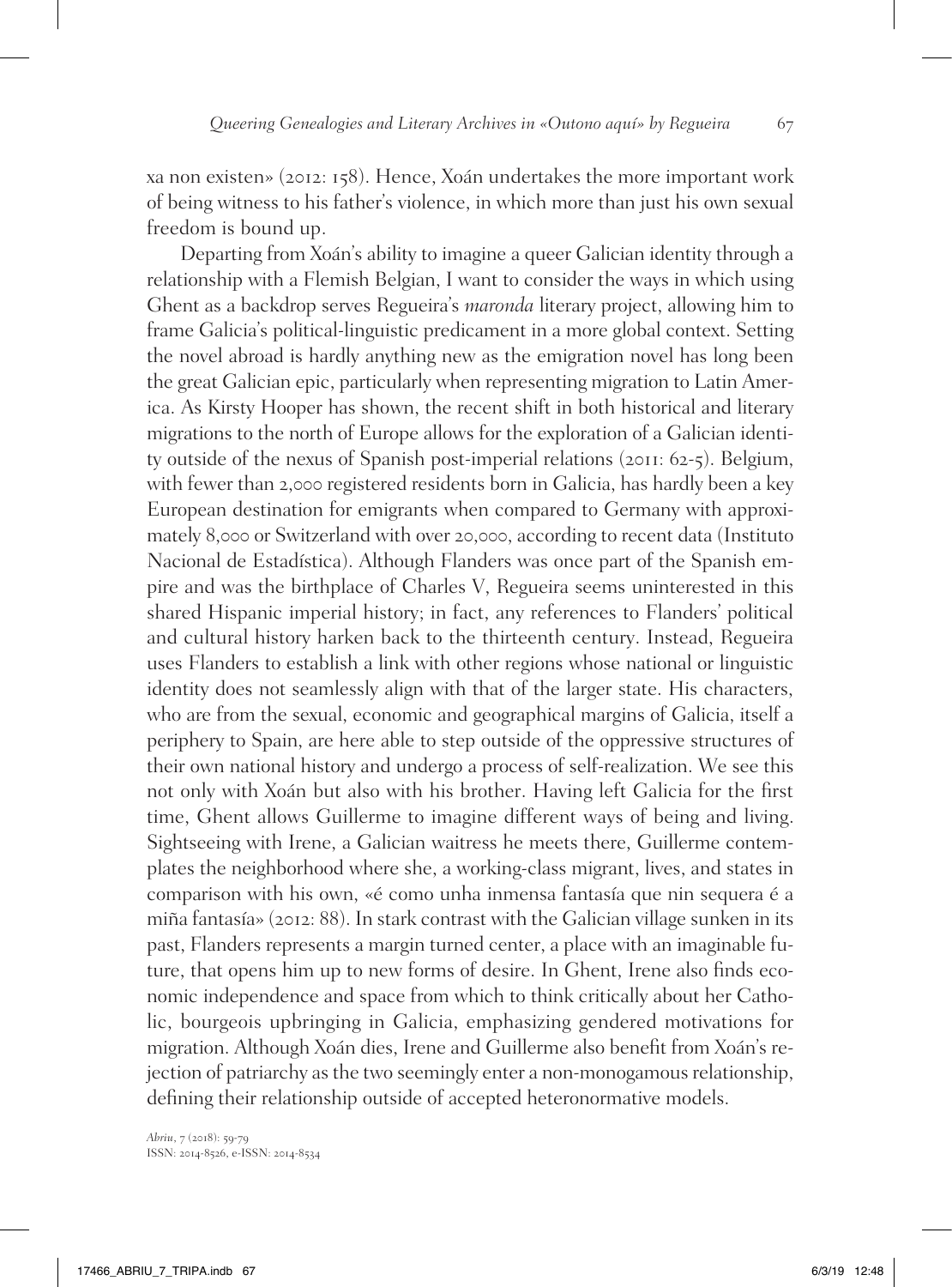Stateless nations, like the bodies of Xoán, Guillerme and Amanda, are sites of historical violence, whether political, economic or patriarchal. After several interactions with Flemish locals, Guillerme laments the paradoxical or uncanny fact that «o francés e o español levanten empalizadas para achegarnos mentres nos afastan para sempre, e que remarquen, polo menos para min, a sensación constante de ser de fóra, falando linguas alleas con alguén que fala unha lingua allea» (2012: 53). For communication they must rely on dominant languages that simultaneously erase their respective Galician and Flemish identities. Being in Ghent is a constant reminder of the way that nations, like bodies, are scarred by violence: «Tiraron as fronteiras, pero as fronteiras son como as cicatrices; […] e ás veces atopas algunha nova dun golpe que non lembras ou do que non te decataches. A lingua é unha de elas» (2012: 53). As Galician and Flemish people, they are unable to fully believe the celebratory European metanarrative of borderlessness. The description of borders as forgotten scars, when viewed in relation to the markings left on Guillerme's body from his father's bloody beatings, permits us to consider patriarchal violence as either the root or an extension of historical state violence, much in the way that Xoán's nightmares of domestic and homophobic violence are extensions of the repression of Galicia under Franco. These borders, regardless of the risk, persist and resist the constant onslaught of hegemonic power in what is described by Irene as «o destino das nacións pequenas», «que sempre estamos aí, no medio, obrigando a redeseñar as fronteiras que alguén querería até o mar, pero non, señores, a nosa terra é nosa» (2012: 135-6). It becomes the responsibility of marginal subjects to challenge official histories and political centers.

Haunting and witnessing allow characters to name and exorcise the ghosts of familial and national history. Throughout Regueira's novel, peripheral identities and perspectives—sexual and/or linguistic—establish opportunities for a more global, collective, othered subjectivity that binds individuals engaged in different forms of liberation. In ways that are analogous to how Xoán's queerness allows for a broader critique of patriarchy that liberates Guillerme, Galician and Flemish identities allow for post-national critiques of history that have normalized and normativized hegemonic national identities.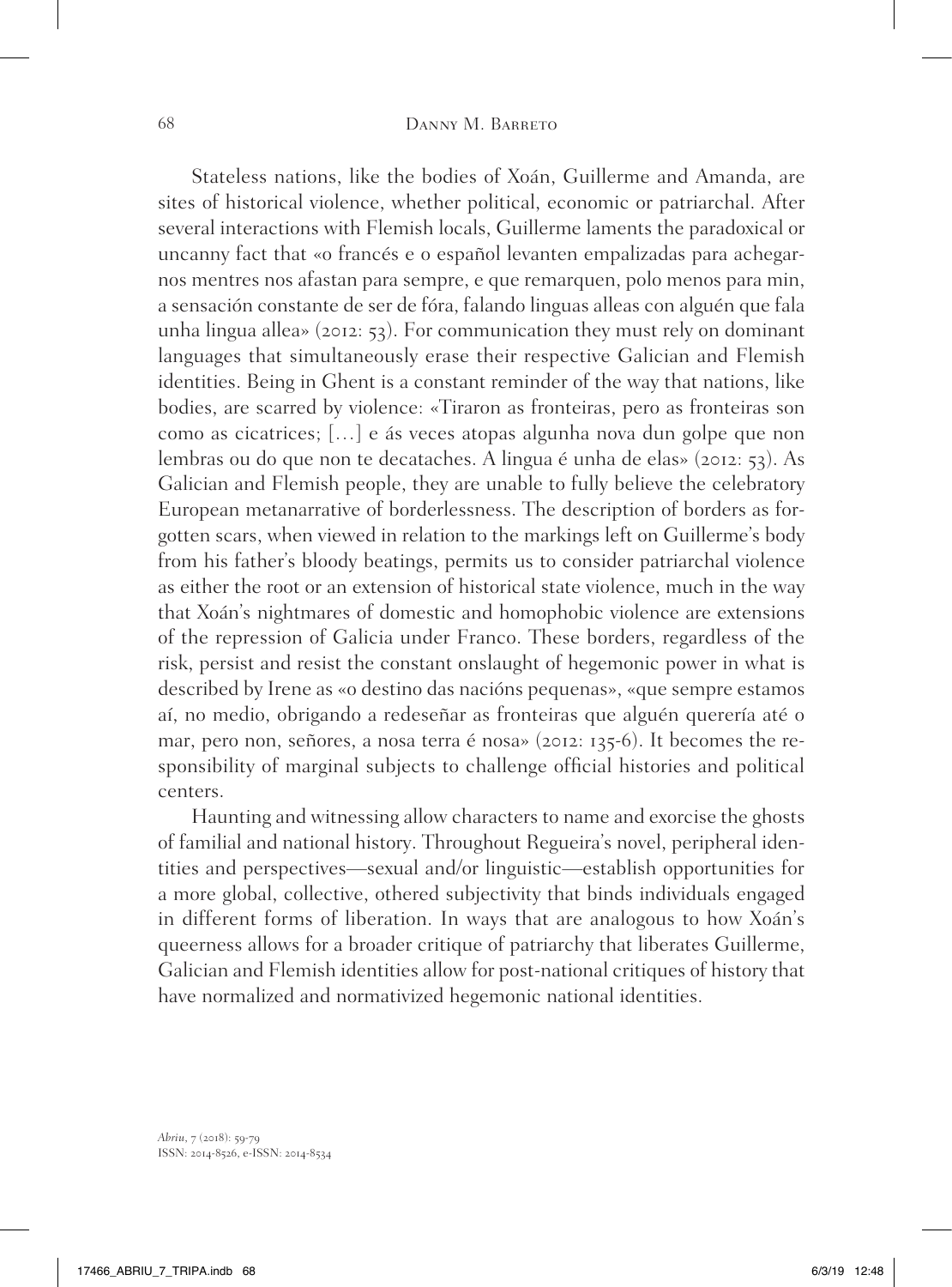### Creating alternative archives and genealogies

Having considered the ways in which *Outono aquí* uses haunting and witnessing to embrace one's own alterity as a starting point for collective action towards countering oppression, I would like to turn to themes of language, translation and music that are central to Regueira's project of establishing an alternative literary genealogy for a queer Galician literature. Through the title *Outono aquí,* Regueira invites us to think about the relationship between, and relativity of, geographical space and time. As later becomes apparent, the book title in Galician is derived from a Brazilian song title, which is itself a translation and reinterpretation of the French song «Les feuilles mortes» (popularized in English as «Autumn Leaves»). If moving beyond linguistic and national borders allows the characters to refuse to inherit or perpetuate the sins of the father, Regueira uses music to situate his text within a larger tradition of both non-normative expression and resistance to gendered, racial, linguistic and ethnic violence in moments of political repression.

In order to understand the role of music in the novel, I turn to theorist Diana Taylor's work on the relationship between writing, performance and historical memory, which can be applied here to analyze the relationship between archive and repertoire. Whereas the archive refers to the textual ways in which knowledge is transmitted through maps, literary texts, architectural remains and such (Taylor 2003: 29), the repertoire, «on the other hand, enacts embodied memory: performances, gestures, orality, movement, dance, singing—in short, all those acts usually thought of as ephemeral, nonreproducible knowledge» (2003: 30). The performative, as she shows, can complement the textual and challenge its hegemony as a source of historical knowledge, by bringing into focus histories that have not found expression in written language. The tension between the textual and performative is evident at the most organizational level of the novel, in which after every two numbered chapters there is one with a song title: «Les feuilles mortes»; «Gloomy Sunday»; «I Heard It Through the Grapevine»; «So Long, Marianne»; «Strangers in the Night»; «La mer»; «Let's Face the Music and Dance»; «Cherish» and «Outono aquí». The list comprises a variety of languages, as well as sounds ranging from *chanson* classics, jazz standards, Motown, pop and folk rock, and their regular interruption of the sequential Roman numerals suggests both tensions and connections between the archive and the repertoire. The musical pieces, I will argue, can be understood as at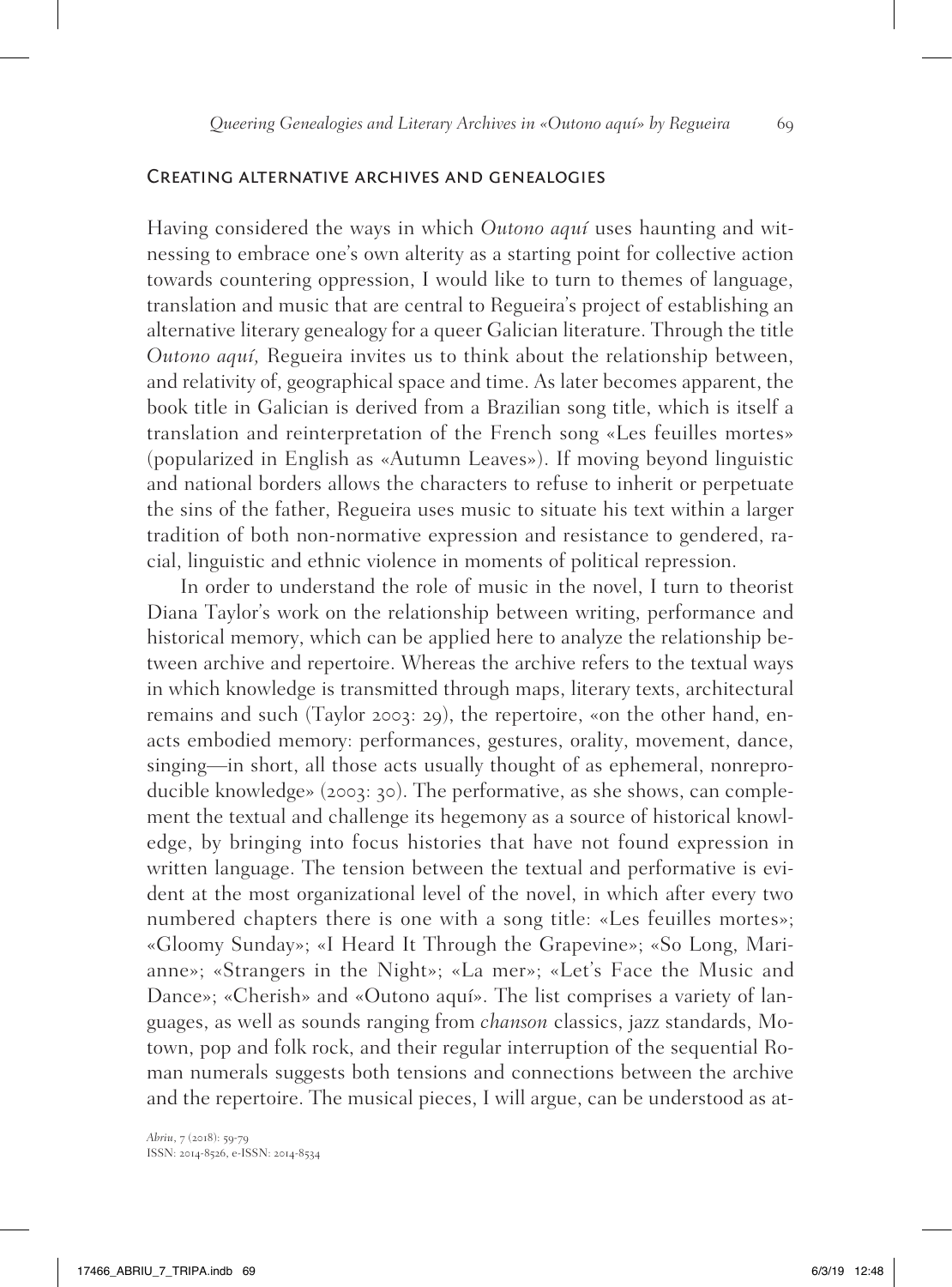tempts at filling in historical gaps with creative and performative arts, making songs into affective repositories or non-textual archives for unspoken affect and traumatic experiences, such as queer desire and heteropatriarchal violence.

The numbered chapters correspond to the narrative present and move from Xoán's operation through to his death. The events of the unspoken past are revealed in the chapters labeled with song titles, which are told in reverse chronological order. Music, then, structures the novel in such a way as to resist a linear notion of history. Before the brothers are reunited, Guillerme has only one of his brother's songs among the 800 tracks saved on his MP3 player: «Unha soa, e o aparello decide, o botón de random marca os ciclos nos que teño que lembrarte» (2012: 33). Song therefore becomes a tool for remembering, and «randomness», a model or aesthetic possibility for telling a story outside of a dominant historical narrative. Regueira's use of «randomness» as narrative structure shares characteristics of the queer archives studied by Ann Cvetkovich, who notes that a historical memory of queer emotions is «often one that resists the coherence of narrative or that is fragmented and ostensibly arbitrary» (2002: 110).

Each individual track employed as a chapter title, in addition to comprising the playlist of Xoán's final album, is associated with a dark episode in the past. For example, in «Les feuilles mortes», Xoán whistles «Autumn Leaves» as he walks away from Amanda's tomb. Other titles serve as descriptions of what occurs in the scene: «Let's Face the Music and Dance» reveals the truth about the boys' father sexually assaulting Amanda; while, «I Heard It Through the Grapevine» narrates the neighbors' musings around Xoán's homosexuality in rural Galicia. If we think of these songs as the novel's soundtrack, while they might relate to the narrative action in a literal sense, the music or lyrics themselves often generate affective dissonance with what we are reading. For instance, the song «La mer» is full of warmth and optimism, nothing like the sea of emotion swaying Amanda and Xoán; the sultriness of «Let's Face the Music and Dance», a seductive dance number between Fred Astaire and Ginger Rogers, is a jarring accompaniment to the description of the rape; the melancholy suicide note that is «Gloomy Sunday» by Billie Holiday plays in Xoán's head during the funeral mass for his parents, yet the idea of suicide «por primeira vez era só unha ocorrencia extravagante» (2012: 44). Most of the songs deal with love between men and women, yet are tied to the most violent moments of patriarchal and misogynistic aggression. Regueira's use of the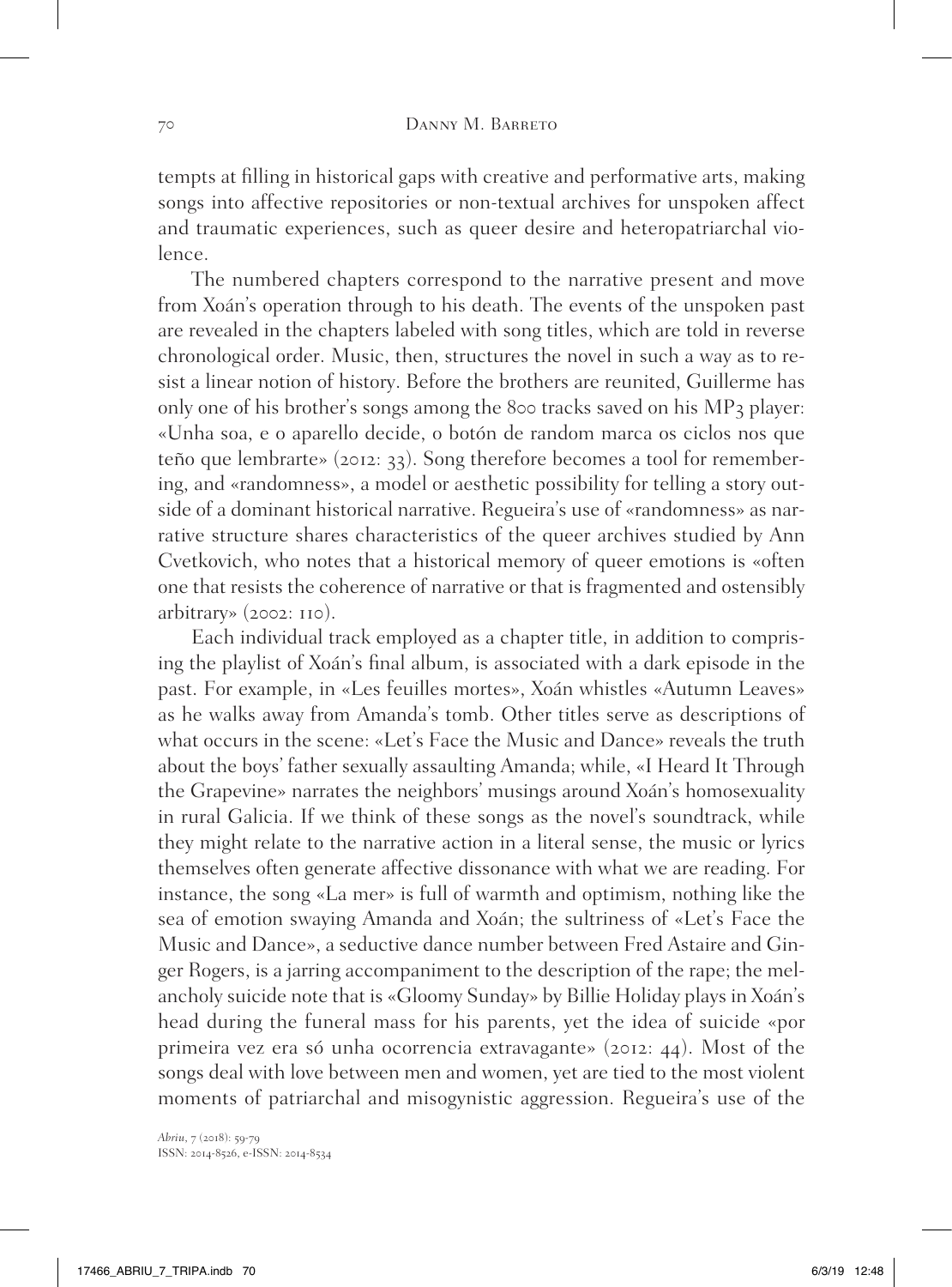songs reveals the ways in which silenced atrocities lie just below the surface of dominant narratives of heteronormative romance, revealing the darker, unspoken side of patriarchy.

Similarly to haunting and witnessing, Cvetkovich states that queer affective archives emerge in response to unresolved trauma, and are characterized by a «determination to "never forget" that gives archives of traumatic history their urgency» (2002: 110). As such, they

must enable the acknowledgment of a past that can be painful to remember, impossible to forget, and resistant to consciousness. The history of trauma often depends on the evidence of memory, not just because of the absence of other forms of evidence but because of the need to address traumatic experience through witnessing and retelling (2002: 109-110).

Insofar as the music gives voice to the feelings for which Xoán has no language, we can use Cvetkovitch's notion of archives of queer affect to describe the way the songs become artifacts that «must preserve and produce not just knowledge but feeling» (2002: 110). The choice of song is not unusual since feeling, unlike knowing, often ensures «emotional memory» through ephemera and popular culture (2002: 138). Additionally, as José Colmeiro has shown in the case of anti-Francoist Spanish history, counter archives and historical memories have «frequently relied on forms and traditions on the margins of high culture, such as popular songs» (2003: 31).

Reading deeper into the songs as intertextual references, Regueira is also establishing a relationship between Xoán and the well-known biographical details of the musicians whose works are cited. For example, Charles Trenet, the singer of «La mer», was accused of being Jewish during the Nazi Occupation and years later would be outed as a homosexual after being charged with corruption of minors. To continue, Yves Montand, who famously sang «Les feuilles mortes», was a Jewish immigrant to France and was posthumously accused of sexually abusing his stepdaughter for years; Billie Holiday had been a victim of sexual abuse and racial discrimination; Marvin Gaye was killed by his father; Madonna's bold displays of female sexuality made her a gay icon; and so on. Regueira situates both himself and his protagonist within a tradition of artists whose complex relation to race, gender, religion and sexuality are not necessarily expressed openly in their music, but which can be read as pulsating below the surface.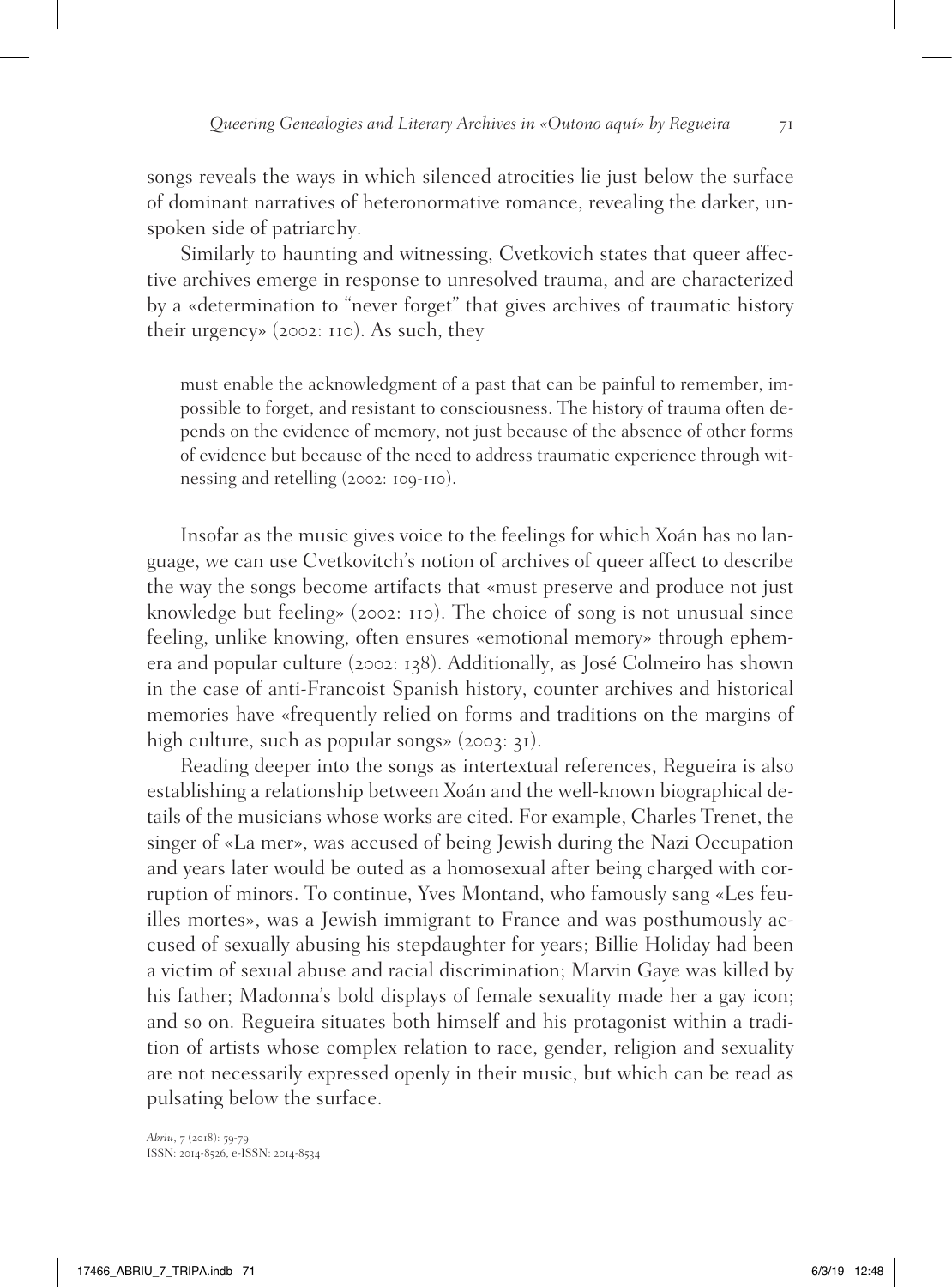Not only does Regueira's use of music draw connections between the textual and performative, or the archive and the repertoire, but translation also transforms these global hits into a personal or local expression of identity. «Les feuilles mortes»*,* «Gloomy Sunday», «La mer» and nearly all of the songs included have been translated, remixed and covered multiple times. Even the song being played in Xoán's nightmare, «Que viva España», is in fact a Spanish translation of a Belgian Dutch song from the 1970s whose original title in bad Spanish was «Eviva España». Guillerme comments in the novel that what makes Xoán a masterful musician is not that he is a talented singer-songwriter, but rather that he makes you feel as if you're hearing the song for the first time while still allowing you to recognize the original (2012: 78). This use of music and Xoán's role as a singer of other people's songs in languages other than Galician distinguishes the counter-patriarchal historical memory that Regueira wants to preserve from the project of Spanish *cantautores* studied by Colmeiro (2003). Although in both instances music allows for the creation of a non-hegemonic political discourse and a counter literary history, Xoán finds expression for his affective memories of violence in songs from beyond Galicia's national and linguistic borders. In that regard, Regueira employs a similar narrative strategy to that of Xoán in *Outono aquí*, offering us something seemingly familiar but in order to express something personal.

The transformative potential of translation is seen in the title track, «Outono aquí». Instead of the French original, a sad song about the parting of lovers as the leaves of autumn pile at their feet, Xoán considers the Brazilian version a better fit for his first recording in Galician because: «Aínda que tenta manterse no ton melancólico da orixinal non pode evitar contaxiarse de certa alegría, se cadra porque non dá nada por fechado, se as outras versións cantan a tristeza dos amantes separados, esta abre o camiño a que esa tristeza pase» (2012: 128). This serves to illustrate Taylor's claim that unlike «the supposedly steady objects in the archive, the events in the repertoire do not remain the same. The repertoire both keeps and transforms choreographies of meaning» (2003: 20). Through this transformative potential, translation, like remixing or reinterpreting a song, opens a possibility for reclaiming a less oppressive future without forgetting the tragedies of the past.

Perhaps the most significant and complex intertextual reference Regueira is able to establish through the song «Les feuilles mortes» is with the work of Spanish Catalan poet Jaime Gil de Biedma. A poet of what is often called the *Generación de los* 50, Gil de Biedma was known for his socially conscious po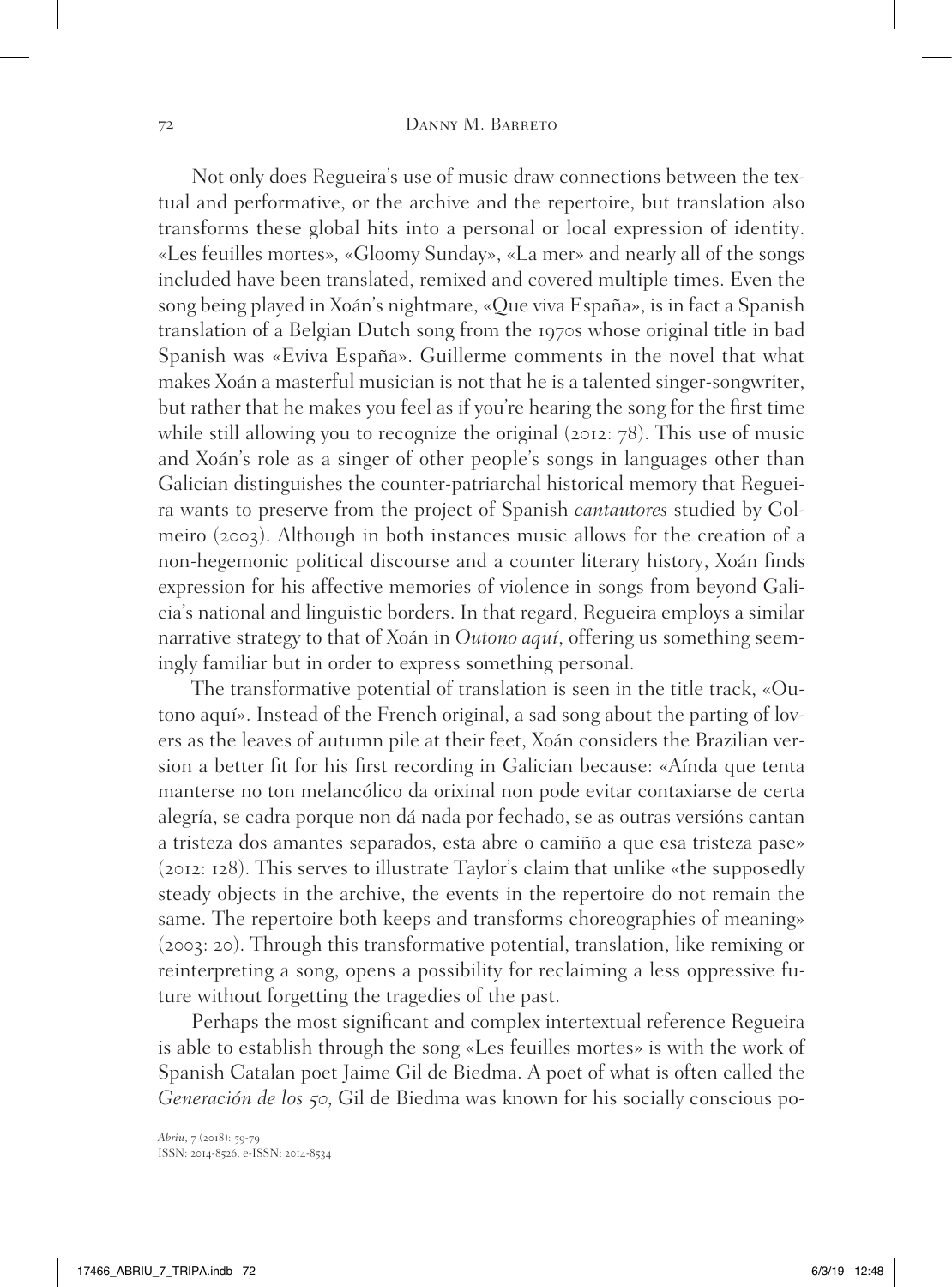etry in defiance of the Francoist regime. After his death in 1990 from AIDS-related complications, Gil de Biedma has been rewritten by scholars as something of an iconic figure for a queer political and cultural agenda in Spain (Reid 2016: 71-2). The literary connection Regueira establishes with the poetry of Gil de Biedma is in keeping with a trend in contemporary queer art noted by Cvetkovich, which «has shown a particular fascination with the generations of the fifties and early sixties, which immediately preceded gay and lesbian movement activism» (2002: 111). In Regueira's case, the reference to a writer of the *Generación de los* 50 bridges the past and present through questions of politics and sexual identity.

Intertextuality itself is one of the defining elements of both writers' work. In fact, Margaret Persin's appraisal that through intertextuality Gil de Biedma «encourages the reader […] to see in a new way, to become conscious of the many voices of the past that are present in all forms of art in particular, and human experience in general» (1987: 585-6), would also fairly describe Regueira's poetics. Although there are no explicit references to the poet, there are numerous connections between Regueira's themes and style that suggest familiarity with Gil de Biedma's work: rewriting the past, illness, the post-war repression, an interest in French and English lyric, the ruins of a once hopeful past, and the doubling of characters into their present and past selves, to name just a few. In one of Gil de Biedma's most celebrated poems, «*Barcelona ja no és bona*, o mi paseo solitario en primavera», whose title alone hints at problems of space, time, and language, the poet states, «yo busco en mis paseos los tristes edificios, | las estatuas manchadas con lápiz de labios, | los rincones pasados de moda | en donde, por la noche, se hacen el amor» (1966: 12). Gil de Biedma's speaker, like the characters of *Outono aquí,* inhabits a world of ruins, and Guillerme's relationship with Irene also becomes sexual when they kiss beneath a statue of a Flemish historical figure. Another example are the five murdered anarchists that haunt the imaginations of Xoán and Guillerme as children, recalling the description of «los cinco fusilados» washing up in the mud in Gil de Biedma's «Intento formular mi experiencia de la guerra»  $(1966: 55)$ .

Similarly, both writers draw on foreign language sources to subvert hegemonic norms. Scholars of Gil de Biedma's oeuvre have analyzed the profound influence French and English poetry had on his work, becoming a tool «para salvar la literatura española de aquellos años del provincialismo ahogante» (Dirscherl 1989: 1723). References to foreign literature and cultures play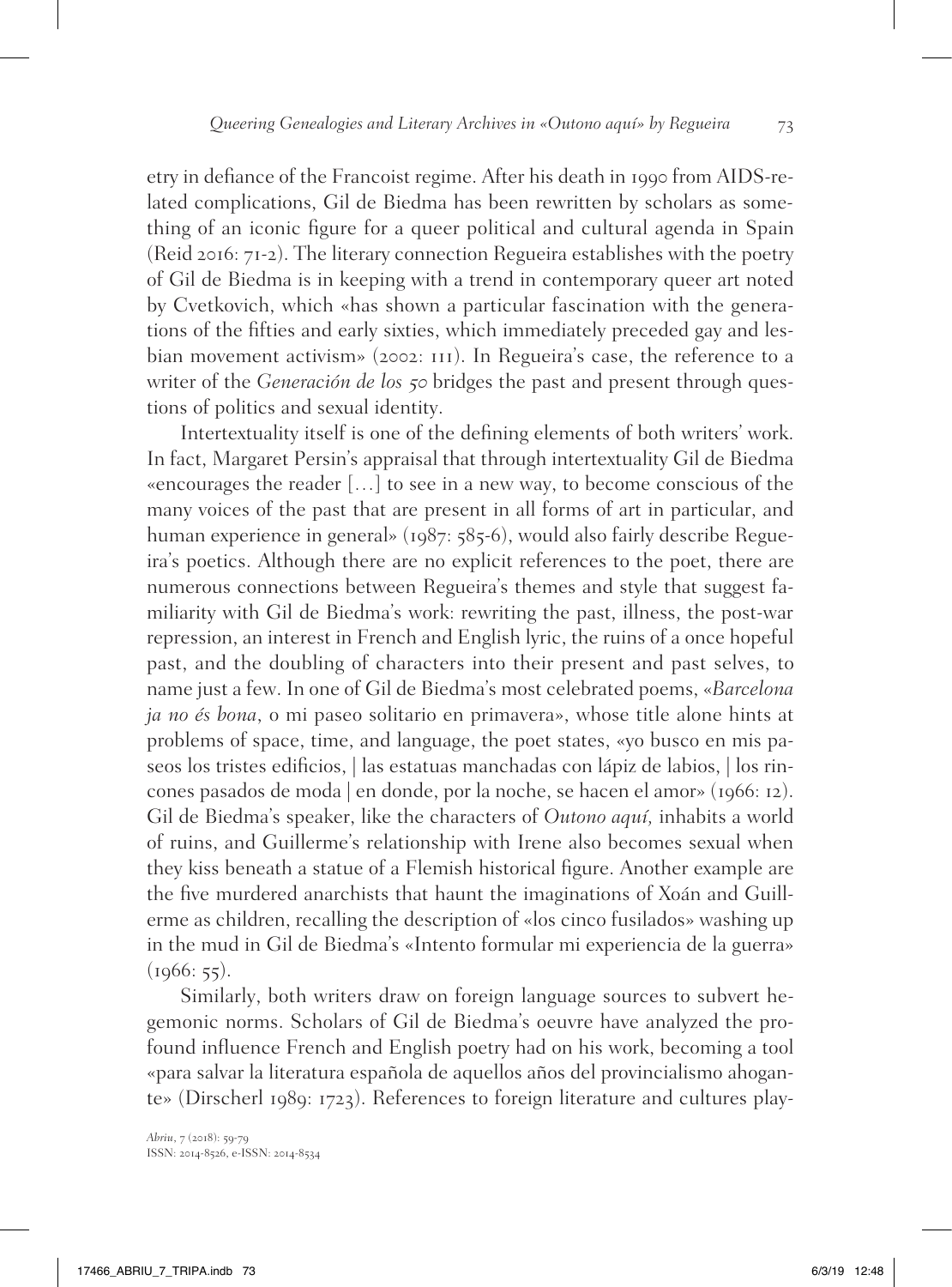fully peek through his Spanish in defiance of the monolingual state, provoking «la "contaminación" de la lengua española con palabras extranjeras» (Dirscherl 1989: 1728). Critic Verónica Leuci points out Gil de Biedma's form of reading also allowed him to establish his own literary genealogy beyond just «un criterio exclusivamente peninsular, es decir, que no se atiene sólo a la literatura española sino que se proyecta en cambio hacia una *tradición de poesía moderna* que trasciende fronteras, extendiéndose también al contexto europeo» (2012: 164). Similarly, Regueira creates a nexus of references to foreign texts and figures that situates Galician narrative beyond the Spanish state.

Despite the homoerotic nature of much of Gil de Biedma's poetry, Ellis finds that the poet's work comprises «neither a coming-out narrative nor a defense of gay sexuality» (Ellis 1997: 59). In fact, this somewhat ambiguous relation to homosexual identity is mirrored in his speaker's relation to class and nation, which, as Enrique Álvarez, points out, allows the poet to subtly critique both sexual and political norms (2005: 44). Together with this ambiguity, numerous scholars have noted that Gil de Biedma's intricate intertextual references serve an «obfuscating function» that «selectively reveal certain truths to particular readers» (Reid 2016: 79). With direct regard to sexuality, Reid notes that intertextuality «played a role in blurring the homoerotic subtext» (2016: 79). She argues that the «intertexts invoke the authority of such venerated figures as Plato, Catullus, Mallarmé and Baudelaire, all of whom, in various ways, extolled the virtues of promiscuity» (2016: 79), allowing Gil de Biedma to subvert heteronormativity, not only through references to homosexuality but also through subtle critiques of monogamy, fidelity and marriage (2016: 77).

What most closely unites the work of this Galician writer in 2012 with a mid-20th-century Spanish Catalan poet is the 1940s French song that appears in both of their works as an intertextual reference. Through the song, each of the writers is able to reconstruct his own past and find expression for a repressed sexuality. Gil de Biedma's «Elegía y recuerdo de la canción francesa» opens with an epigraph from Kosma and Prévert's «Les feuilles mortes»*:* «*C'est une chanson* | *qui nous ressemble*» (1966: 57). The poem recalls a moment in the 40s when, during World War II, Spain could recognize itself in the images of a hungry and vanquished France, uniting the neighboring countries in their fear and defeat. In «aquellos momentos de miedos y esperanzas» (1966: 58), the song reaches Spain. Immediately it speaks to the Spanish youth represented in Gil de Biedma's poem: «Cuánto enseguida te quisimos todos! | En tu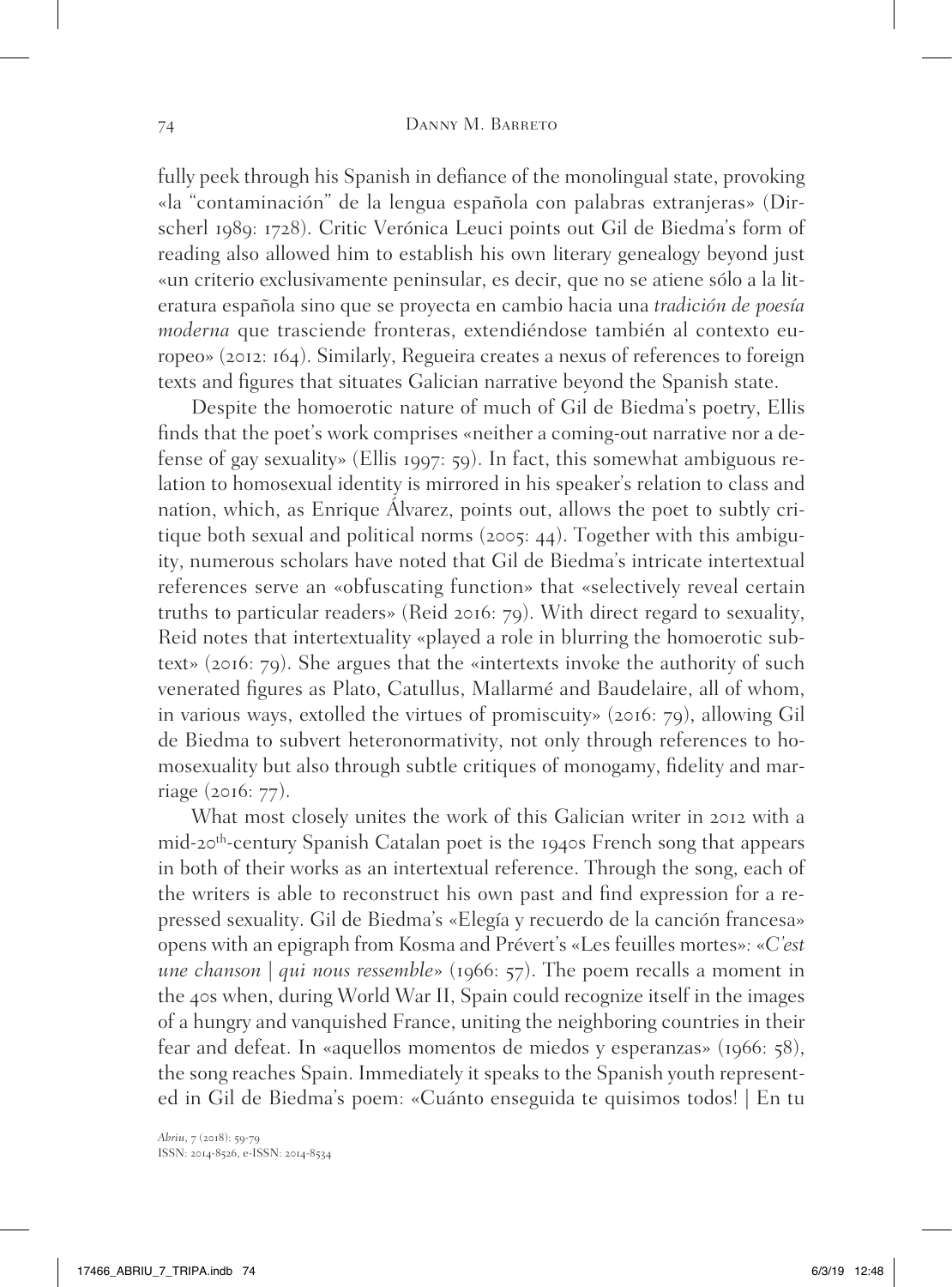mundo de noches, con el chico y la chica | entrelazados, de pie en un quicio oscuro, | en la sordina de tus melodías, | un eco de nosotros resonaba exaltándonos | con la nostalgia de la rebelión» (1966: 58). Just as Xoán's songs are also references to the singers whose versions he recreates, Gil de Biedma's references to the song and poem can be read as an attempt to establish a literary genealogy with that of Kosma and Prévert. In his analysis of the poem, Dirscherl asserts that reference to the Kosma and Prévert version is «una reverencia a esa pareja artística tan importante para Francia y también un reconocimiento disimulado de sus posiciones ideológicas» since Prévert was an «anarco-comunista [...] que ya en los años 30 estaba del lado republicano» (1989: 1727). As with the use of music in *Outono aquí,* the reference to a love song in Gil de Biedma's work in reality contains deeper political significance for the poet.

The song ignites a sense of political hope and resistance but also reminds them of forms of love, sensuality and sexuality repressed under Franco's regime. As in *Outono aquí*, music also becomes a vehicle for the conveyance of unspoken feelings of same-sex desire; although the singer speaks of a man and a woman, the repression of their sexuality becomes a metaphor for Gil de Biedma's own repression as a homosexual. Yet for the poet, by the time he writes the poem in the 1960s, the hope is lost. France and Europe have come out from under Fascist control and rebuilt, while Spain continues in its shadow. The poem closes with the words «[n]osotros, los de entonces, ya no somos los mismos, | aunque a veces nos guste una canción» (Gil de Biedma 1966: 58). As this shows, just as the resemblance between Spain and France is lost, the poet's current self no longer resembles his past self.

However, Regueira's work does not merely repeat the themes found in Gil de Biedma's poetry, but like any good performance, offers a variation on them. The move from past to present in Gil de Biedma's poem and over the course of his literary career is a move from life, happiness and hope to ruin, despair and death. The poet of the *Generación de los* 50 is marked by a nostalgia for something that could have been but never was. He even ends his literary career in 1969 with a book entitled *Poemas póstumos*, years before his actual death. Regueira, however, inverts the narrative, infecting Gil de Biedma's poetry with the same *alegría* and *esperanza* as *Outono aquí* does for «Les feuilles mortes». Unlike Gil de Biedma's speakers, Regueira's begin as phantoms and use narrative to reclaim hope; Xoán's death is not an ending, but instead provides Guillerme, Irene and other characters with a chance to return to Galicia without returning to patriarchal or heteronormative norms.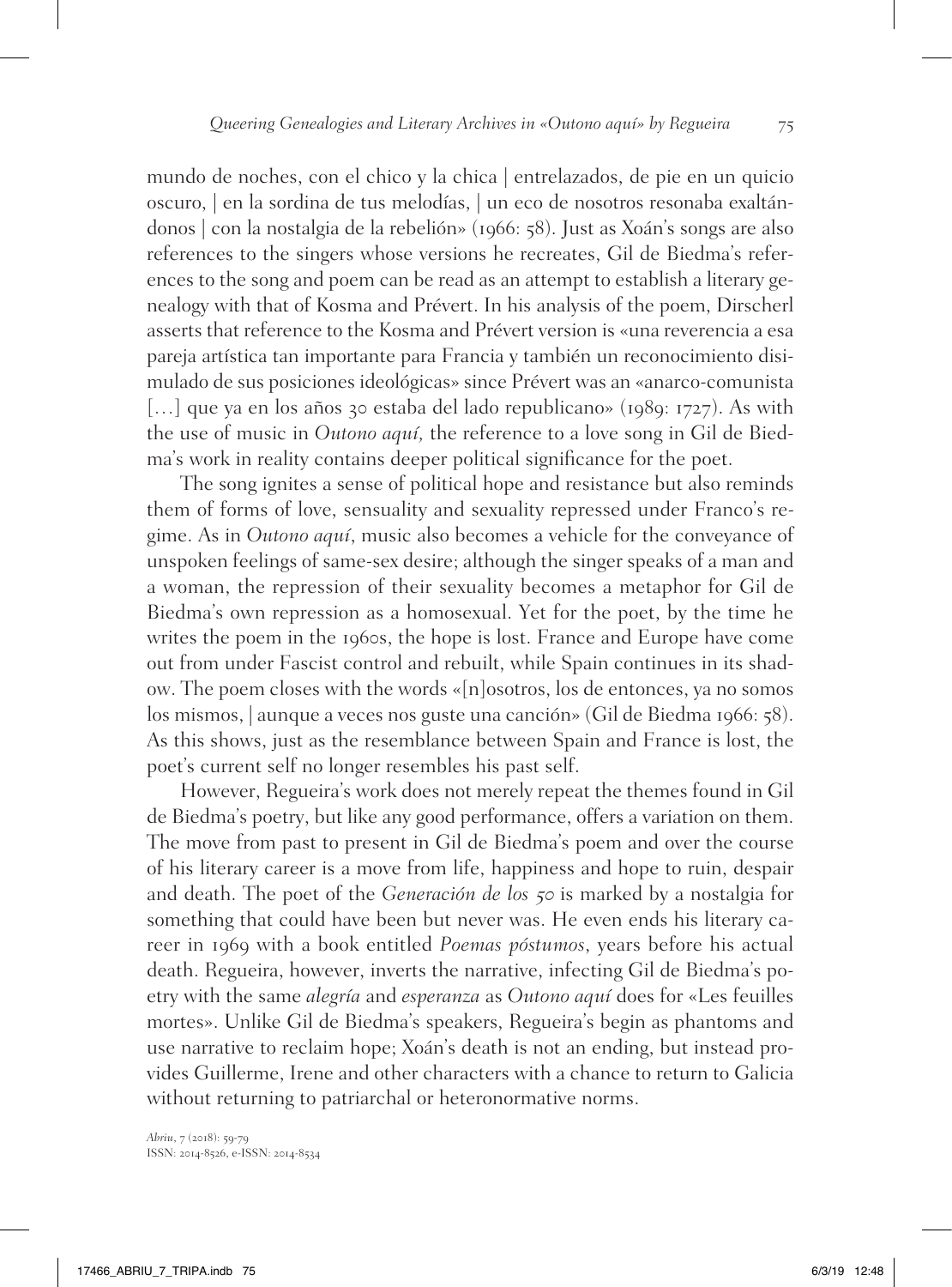Although both writers employ similar strategies, Regueira avoids the pessimism characteristic of Gil de Biedma's work by abandoning a search for a stable identity and instead focuses on liberating practices that allow for the imagination of a queer future in Galicia. In *Cruising Utopia,* José Muñoz has offered an alternative definition of queerness that exceeds subjectivity or mere recognition. He states, «[q]ueerness is essentially about the rejection of a here and now and an insistence on potentiality or concrete possibility for another world» (2009: 1). He turns to artistic and literary production to discover a queer aesthetic that can restore hope, rather than settle for the pessimism and pragmatism that has characterized much of queer studies of the last decade. Muñoz's method of cruising is an intertextual and transhistoric exercise that, much like Regueira's and Gil de Biedma's, «leaps between one historical site and the present» (2009: 3), that «asks one to cruise the fields of the visual and not so visual in an effort to see in the anticipatory illumination of the utopian»  $(2009:18).$ 

In many ways, Regueira offers a queer or *maronda* aesthetic and narrative which does precisely that. Moving from the social, linguistic, political and sexual margins he situates Galician identity in a transnational and transhistoric space, not only through emigration and the interrogation of the past, but through a series of intertextual references. He draws on music from across geographical and historical locations, and thus is able to imagine a more hospitable, hopeful and just Galicia. Even though Xoán dies, Guillerme and Irene are looking to the horizon, planning a return to Galicia but not a return to the past. Regueira's notion of queerness does not solely create a discourse in which Xoán can be Galician and homosexual, but rather it is much more of a political notion of queer that looks to dismantle patriarchy and heteronormative restrictions that limit everyone within the system, locking all men and women into rigid norms of sex and gender. His proposal for a *maronda* Galician literature recognizes the potential of non-normativity for the articulation of a local identity that is linked to and invested in other marginal identities. In doing so, *Outono aquí* allows its readers to understand the economic and social problems confronted by Galicians today as inseparably bound with historical issues ranging from Francoist legacies to racial segregation in the United States and European fascism.

By situating himself in a longer tradition of queer and marginalized writers and musicians, Regueira can embody and perform cultural identities where the Galician archive seemingly has few to offer. He uses narrative, music and translation to overcome the limitations of history and to provide a terrain in which to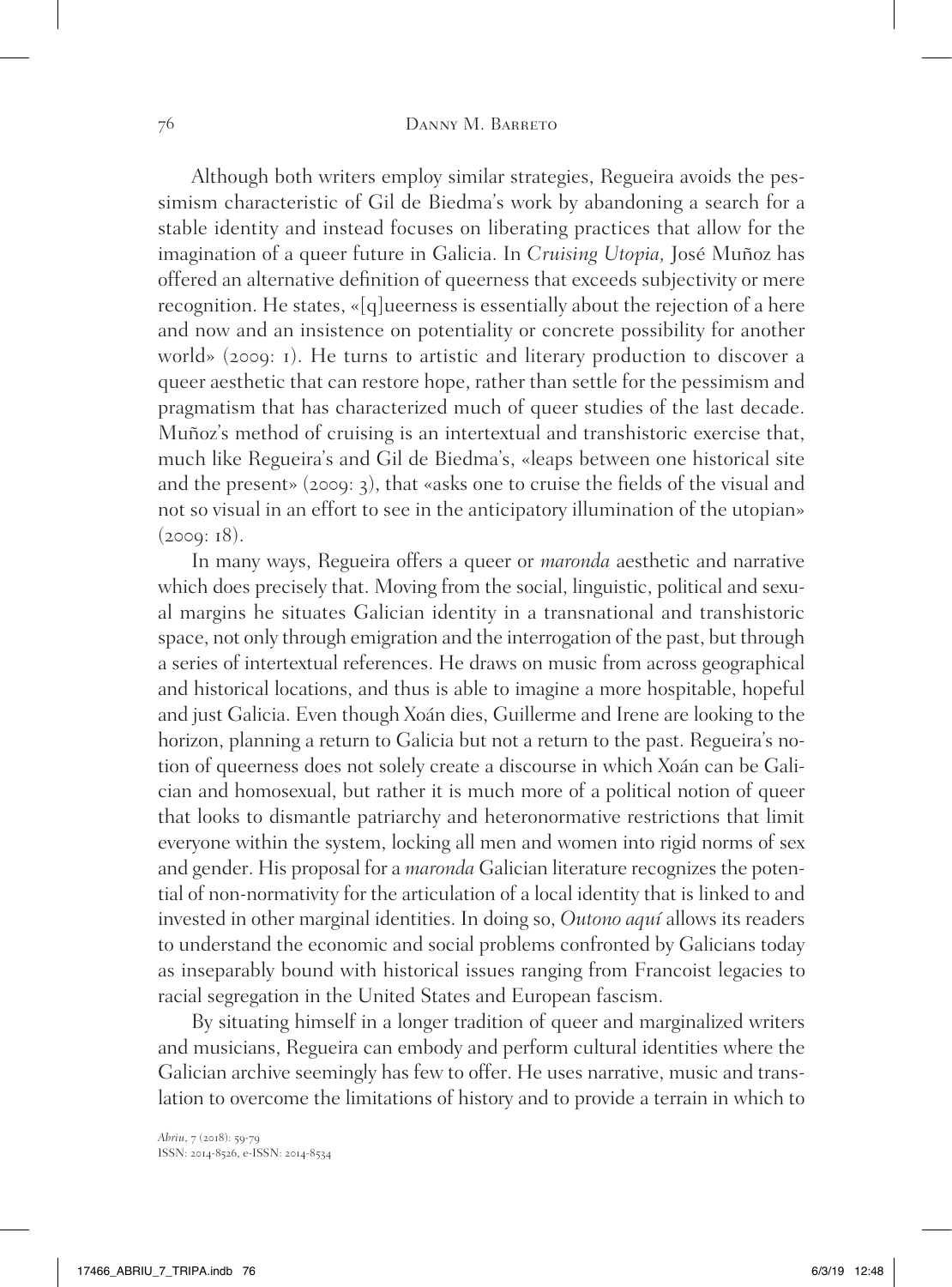root non-normative identities. Moreover, through literature and music, Regueira is able to make that past felt and offer alternative genealogies that reject the silence which patriarchal and heteronormative systems require of sexual and gendered minorities. Such a movement is doubly important in a literary system like Galicia's, where literature still plays a major role both in the nation-building project and in redefining the territory's relationship with the Spanish state.

## WORKS CITED

- Altman, Dennis (2001). «Global Gaze/Global Gays». John C. Hawley (ed.). *Postcolonial and Queer Theories: Intersections and Essays*. Westport, Connecticut: Greenwood Press, 1-18.
- Álvarez, Enrique (2005). «La ambigüedad nostálgica del "yo": homoerotismo y crítica social en la poesía de Jaime Gil de Biedma». *Revista de Estudios Hispánicos*, xxxix.1, 27-52.
- BARRETO, Danny (2011). «*Ir de morto, ir de vivo: Galicians in a State of Living Death*». *Journal of Spanish Cultural Studies*, 12.4, 385-99.
- BARRETO, Danny (2017). «Putting Queerness on the Map: Notes for a Queer Galician Studies». Benita Sampedro Vizcaya; José Antonio Losada Montero (ed.). *Rerouting Galician Studies: Multidisciplinary Interventions.* New York: Palgrave Macmillan, 25-38.
- Callón, Carlos (2011). *Amigos e sodomitas: a configuración da homosexualidad na Idade Media*. Santiago de Compostela: Sotelo Blanco.
- Colmeiro, José (2003). «*Canciones con historia*: Cultural Identity, Historical Memory, and Popular Songs». *Journal of Spanish Cultural Studies*, 4.1, 31-46.
- Colmeiro, José (2017). *Peripheral Visions/Global Sounds. From Galicia to the World*. Liverpool: Liverpool University Press.
- Colmeiro, José (2011). «A Nation of Ghosts: Haunting, Historical Memory, and Forgetting in Post-Franco Spain». 452*ºF. Journal of Theory of Literature and Comparative Literature* 4, 17-34.
- Cvetkovitch, Ann (2002). «In the Archive of Lesbian Feelings: Documentary and Popular Culture». *Camera Obscura*, 17.1, 107-47.
- Dirscherl, Klaus (1989). «Poesía bajo Franco: Jaime Gil de Biedma entre compromiso y juego intertextual». *Actas del IX Congreso de la Asociación Internacional de Hispanistas* 18*-*23 *agosto* 19<sup>86</sup> *Berlín*. Frankfurt: Vervuert, 1721-1731.
- Ellis, Robert Richmond (1997). *The Hispanic Homograph: Gay Self-Representation in Contemporary Spanish Autobiography.* Urbana: University of Illinois Press.
- GIL DE BIEDMA, Jaime (1966). *Moralidades*. Mexico City: Joaquín Mortiz.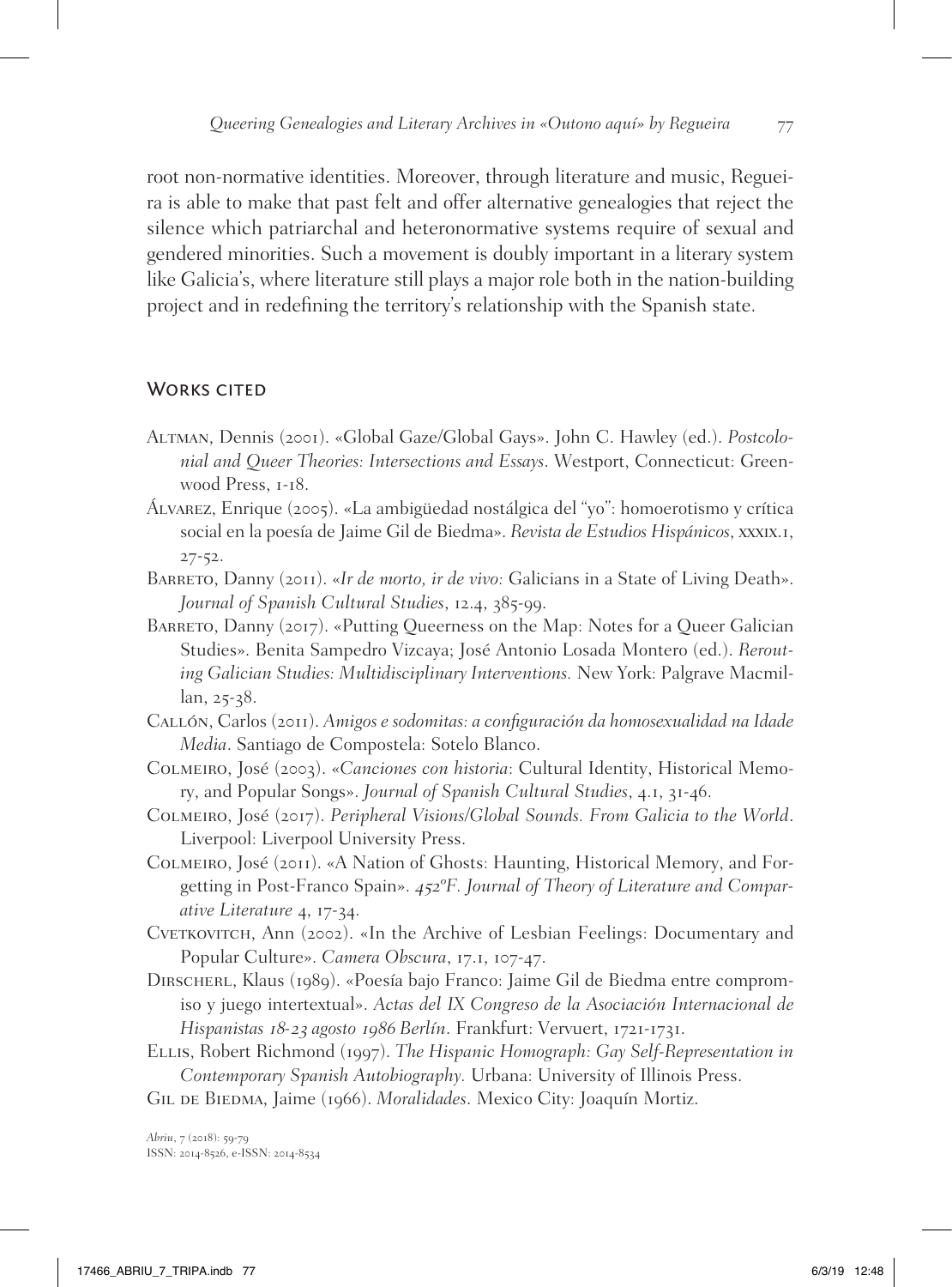- González Fernández, Helena (2005). *Elas e o paraugas totalizador. Escritoras, xénero e nación*. Vigo: Xerais.
- Gordon, Avery (2011). «Some Thoughts on Haunting and Futurity». *Borderlands*, 10.2, 1-21.
- Hooper, Kirsty (2006). «Alternative Genealogies?: History and the Dilemma of "Origin" in Two Recent Novels by Galician Women». *Arizona Journal of Hispanic Cultural Studies*, 10, 45-58.
- Hooper, Kirsty (2011). *Writing Galicia into the World: New Cartographies, New Poetics.* Liverpool: Liverpool University Press.
- Instituto Nacional de Estadística. «Estadística del Padrón de Españoles Residentes en el Extranjero. Datos a 1-1-2016». [online] <http://www.ine.es/dynt3/inebase/ es/ index.htm?type=pcaxis&path=/t20/p85001/a2016/&file=pcaxis&dh=0&capsel=1>.
- Keller, Patricia M. (2016). *Ghostly Landscapes: Ghostly Landscapes: Film, Photography, and the Aesthetics of Haunting in Contemporary Spanish Culture*. Toronto: University of Toronto Press.
- Labanyi, Jo (2000). «History and Hauntology; or, What Does One Do with the Ghosts of the Past? Reflections on Spanish Film and Fiction of the Post-Francoist Period». Joan Resina (ed.). *Disremembering the Dictatorship: The Politics of Memory in the Spanish Transition to Democracy*. Amsterdam: Rodopi, 65-82.
- Labanyi, Jo (2002). «Engaging with Ghosts; or, Theorizing Culture in Modern Spain». Jo Labanyi (ed.). *Constructing Identity in Twentieth-Century Spain*. Oxford: Oxford University Press, 1-14.
- Leuci, Verónica (2012). «*El pie de la letra*: crítica y trayectoria genealógica en la obra ensayística de Jaime Gil de Biedma». *CELEHIS. Revista del Centro de Letras Hispanoamericanas,* 21.24, 157-175.
- Manalansan IV, Martin F. (2013). «Queer Intersections: Sexuality and Gender in Migration Studies». Donald E. Hall et al. (ed.). *The Routledge Queer Studies Reader*. London: Routledge, 529-546.
- Miguélez-Carballeira, Helena (2013). *Galicia, a Sentimental Nation: Gender, Culture and Politics*. Cardiff: University of Wales Press.
- Muñoz, José Esteban (2009). *Cruising Utopia: the Then and There of Queer Futurity*. New York: New York University Press.
- Oliver, Kelly (2001). *Witnessing: Beyond Recognition.* Minneapolis: U of Minneapolis Press.
- Oliver, Kelly (2015). «Witnessing, Recognition and Response Ethics». *Philosophy and Rhetoric*, 48.4, 473-493.
- Persin, Margaret H. (1987). «Intertextual Strategies in the Poetry of Jaime Gil de Biedma». *Revista Canadiense de Estudios Hispánicos*, 11.3, 573-590.
- PROUT, Ryan (2010). «Speaking Up/Coming Out: Regions of Authenticity in Juan Pinzás' Gay Galician Dogma Trilogy». *Galicia* 21, B, 68-91.